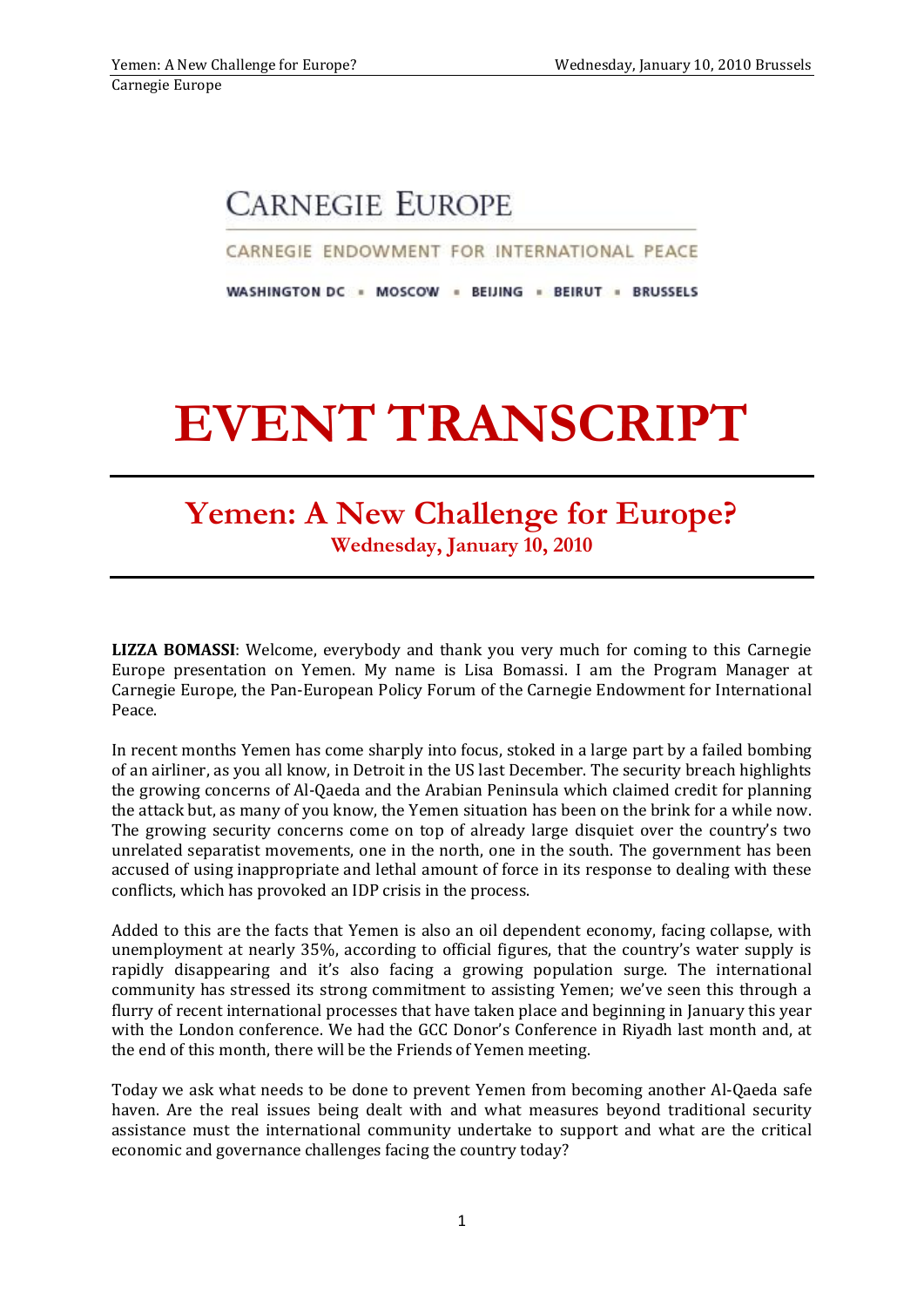Joining us today are three very qualified experts to give us some insights, Christopher Boucek, who's an associate in the Carnegie Middle East program, where his research focuses on regional security challenges. Christopher is a renowned Yemen specialist and has written widely on the many challenges facing the country. He joins us today following a recent trip to Yemen, so he will really be able to give us some insights from the ground. We also have Gilles de Kerchove, the EU's counterterrorism coordinator. Gilles guides the work of the EU in the field of counterterrorism and is responsible for monitoring the implementation of the EU's counterterrorism strategy, while ensuring that the EU plays an active role in its fight against terrorism. Gilles was also formerly the Director for Justice and Home Affairs at the Council of the EU. And last, but not least, we have Ginny Hill who's an associate fellow at Chatham House where she runs the Yemen Forum, a project intended to tackle Yemen's challenges within a regional context. She's also an award winning filmmaker, a former BBC and Al Jazeera correspondent, and has also lived and worked in Yemen at various points throughout her career.

So I will hand the floor over to Chris who will speak mainly about his thoughts from the ground; then Gilles will cover Yemen from an EU perspective, in particular how the EU can help Yemen with its counterterrorism efforts, and finally Ginny who will talk a little bit more on what's going on with the various international processes, as well as how the EU can help in other ways. So thank you. Chris, the floor is yours.

**CHRISTOPHER BOUCEK:** Thank you very much. It's a great pleasure to be here today and I'm very pleased to see so many people come out to talk about Yemen. I feel like I should begin with an apology and say that I'm sorry that every conversation that I have about Yemen ends up being so depressing and I think by the time I finish the ten or 15 minutes' worth of remarks, I think of you will be probably very depressed about how the situation on the ground is incredibly depressing. I think we all know that Yemen is facing this very unique confluence of crises where Yemen is beset by this host of problems, economic, human security, development and hard security. The terrible thing is that none of these challenges are unique in the region. Every country in the Middle East is going through these in one way or another; it just happens that Yemen's dealing with all of them all at the same time and Yemen happens to be the state with the least state capacity to manage multiple crises. The Yemeni Government can handle about one problem at a time and, when they do, they're completely focused on that one issue, to the exclusion of just about everything else.

The economics of the situation I think are really at the heart of Yemen's many problems and we had an event last year where the speaker made this great analogy about how when Yemen runs out of money it's like throwing sand in the gears, and that's exactly what's going to happen, I fear.

Yemen's economy is extremely dependent on the sale of crude oil; nearly 80% of the Yemeni income comes from the sale of hydrocarbons, from oil, and hydrocarbons are quickly running out. So the country was producing about 450,000 barrels a year in 2003. Right now it's probably around 180,000 per day [sic], so it's a huge fall-off. Moreover, the country's getting less dollars per barrel sold than they have in the past so for the last several years this was masking the true economic decline in Yemen.

Right now there has been no real viable planning for a sustainable post-oil economy, which is at the centre of all of these issues. There's much discussion about liquefied natural gas being an alternative. LNG exports have begun; there's discussion that the second LNG trade would start later this year. However, my concern is that it is unclear to me that revenue and royalties from LNG would replace income earned from oil sales and, if it does come on to produce what they're thinking - it's somewhere in the neighbourhood of a billion dollars a year - there will still be a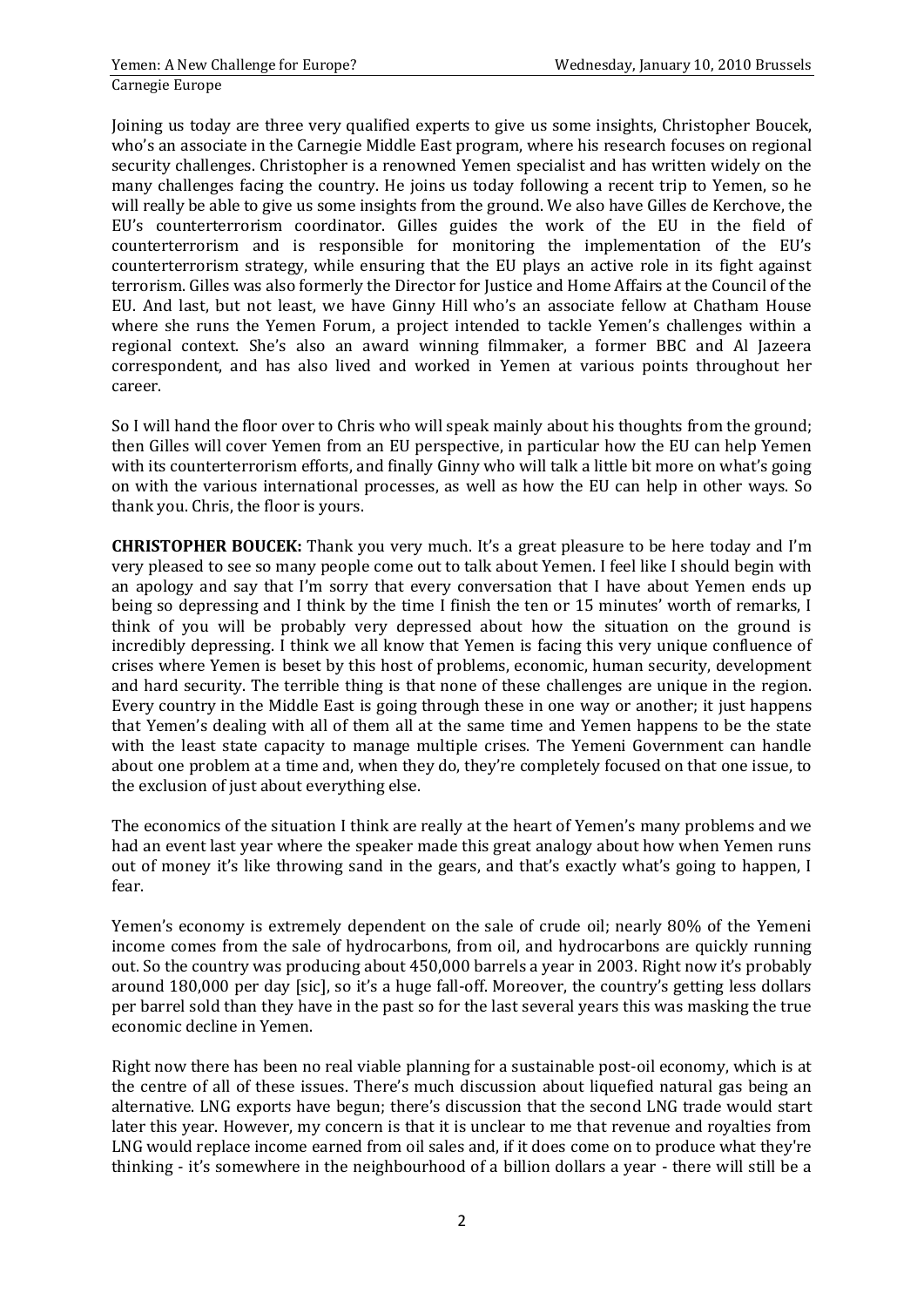gap when oil tails off before natural gas comes online. I think it's during that gap that we have to be very, very concerned about what's happening in Yemen. This is when Yemen's other problems will become more accentuated.

If running out of oil is bad enough, running out of water is even worse and Yemen is very likely to be the first country in modern history, and I think Sanaa the first capital, to run out of water. This will be a catastrophic event. Several water basins have already collapsed in Yemen; the water table falls several metres a year and at different parts of the country the problem is worse or better off. So it's not like one day we might wake up and find there's no water that comes out of the taps; it'll be a slow, gradual process and, as Ginny has noted, as that happens the water quality will get worse as the quantity goes down. This is fuelled in a large part by qat irrigation, excessive waste, a lack of any kind of planning for how to administer the water system; but this will be a catastrophic problem and when we factor in that Yemen is one of the most rapidly growing populations – there are 23 million Yemenis now and in 20 years there will be 40 million and in three decades there will be 60 million – on less and less and less water. So this will involve major population shifts, this will involve a very serious resource crunch that the country's not prepared to deal with.

On top of this, the Yemeni Government is not able to provide the goods and services throughout the entire country and slowly we see the Yemeni Government's authority and capability eroding into major urban highland cities in the north of the country. Unemployment is about 35%, which would put it on par with the Great Depression in the United States; that's official. Unofficially, it's probably much higher. You have a rapidly expanding, increasingly poorer population and it is from this ever expanding pool that I'm afraid that you can recruit young men to do just about anything. I think that's one of the big concerns of the international community that it needs to keep in mind looking ahead, is that Yemen's problems are accentuating the security problems throughout the rest of the world.

You have an education system where probably two-thirds of the population who should be in school are in school; illiteracy is about 50%; women are disproportionately affected by illiteracy – probably 70% of women are illiterate in Yemen. At its heart Yemen cannot absorb all of the labour that it produces every year, so Yemen will need to become a net labour exporter in the very near future. How will that relationship work? Probably with wealthy Gulf States, has yet to be seen.

All of these issues that are tied up in terms of corruption, governance and inflation, which is probably in the low teens right now, down from a high of maybe 20% a year or two ago. All of these human security issues are made much more complicated by the hard security problems that we all know are going on in Yemen. There's a civil war going on in the north. In the northern province of Saada a ceasefire has been in effect for the last several weeks; it appears that the ceasefire is holding but it doesn't seem that the long-term sources of grieve stability are being addressed. While the civil war in the north, which pits Shia Zaidi revivalists against the Central Government, is not right now an active conflict – as Lisa mentioned, 250,000 internally displaced people – the real untold story of what's going on in Saada is the disastrous effect this has had on the Yemeni economy. The war in Saada is rapidly accelerating the country's economic collapse.

The government is spending hard currency reserves at truly an alarming rate, over \$200 million a month. Over a billion dollars have gone into fighting this last round of the conflict. Moreover, all of the money that other states have pumped in to support the Yemeni Government is gone. So there's huge budget deficit forecast for this year as a result of the spending on this war effort. Moreover, if the Yemeni military is fighting in Saada, they're not engaged in current terrorism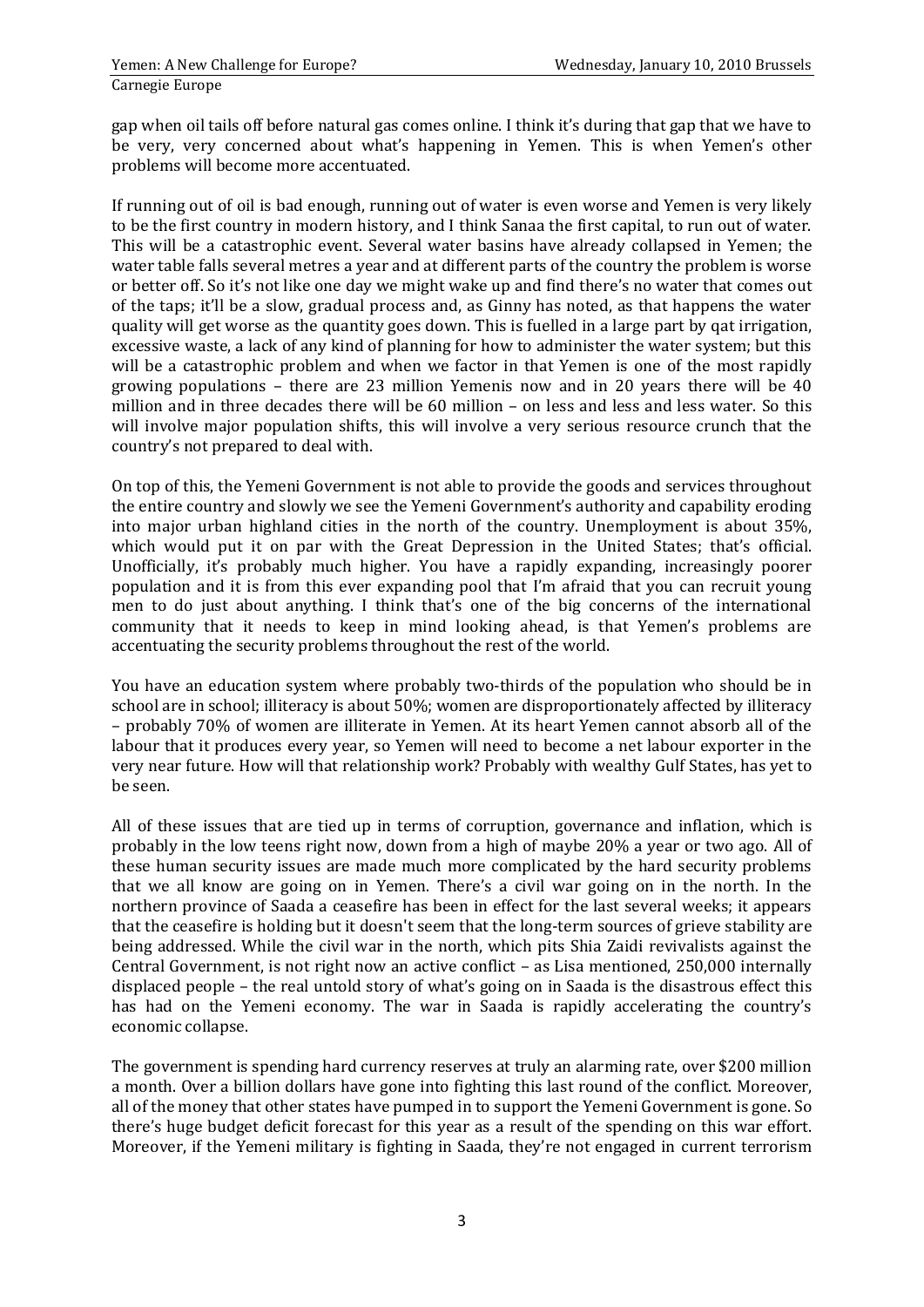operations or anything else; every dollar spent in Saada is a dollar not spent on dealing with any of the other systemic challenges in the country.

While the south is probably the biggest challenge to Yemeni security and Yemeni stability, the government has been focused on the war in Saada. There's increasing calls in the south for, what I'm afraid, is separation. I think there's a very short period of time now that the conflict in Saada has subsided before the situation in the south gets very, very bad and before we see a more organised or more coherent threat to the Yemeni territorial integrity. On top of this, you have this resurgent al-Qaeda organisation that everybody's now extremely familiar with.

In January of last year the Saudi and the Yemeni affiliates of al-Qaeda merged and now you have an organisation that has operated domestically inside Yemen against Yemeni targets and foreign targets, oil companies, foreigners, tourists, police officers, security forces. Regionally, inside Saudi Arabia, there have been a number of foiled attacks and attempted attacks inside the Kingdom, including last August's attempted assassination of Prince Mohammed Bin Naif, the Saudi counterterrorism chief. A number of suicide vests have been intercepted on the border and there are a number of Saudi militants who are hiding out in Yemen, who it's believed are plotting their return back to the Kingdom.

Now, since December, we've seen that this is an organisation with even larger aspirations. This is the first time that I can think of where an al-Qaeda organisation has successfully targeted an American target from somewhere other than Afghanistan or Pakistan. This is the first time that a regional organisation has attempted an attack against the United States and I think this shouldn't be discounted. Even at the height of the violence in Saudi Arabia, from 2003 to 2006, al-Qaeda and Saudi Arabia never attempted any kind of an attack outside the country and I think this is not the last we've heard of this organisation. They've demonstrated their capacity and intention to target outside and I think all of this, I'd say, is background because now we're in a situation about how to deal with this issue.

One of the big takeaways after this most recent trip is you only need to be in the country for about an hour before you realise that this is not about security and counterterrorism. But I'm afraid that's what the international community is looking at this problem as; this is an al-Qaeda problem or a terrorism problem. Al-Qaeda will not be the downfall of Yemen; it will be the economy and corruption and governance and these major systemic issues, employment. Until we get on the right side of this issue, I'm very concerned that the way the international community is dealing with this problem is going to exacerbate the grievances and the challenges inside the country.

So when I see that the American assistance commitment is \$150 million for military assistance and only \$50 million for humanitarian assistance, it seems that we are absolutely on the wrong side of this equation. I don't want to downplay the severity of the security situation, but I think we need to make sure we are addressing the counterterrorism imperative, going after the al-Qaeda elements that I believe to be hiding in the country, but that has to be a small part of a larger overall, more coherent counterterrorism strategy that involves building the capacity and the legitimacy and the capability of the Yemeni Government to provide goods and services throughout the country. This is what needs to happen. I say this as probably more of a big question because I'm not sure how this process is going to go forward from here. There is a major challenge for Europe and a major opportunity for Europe to be involved in addressing these issues and it seems that through the donor process that we have right now, we need to make sure that the Yemenis know how to manage the donor process and that the international community knows how to best help Yemen. I think we need to work on that. I'll leave it to my colleagues to go into more detail so I'll stop there. Thank you.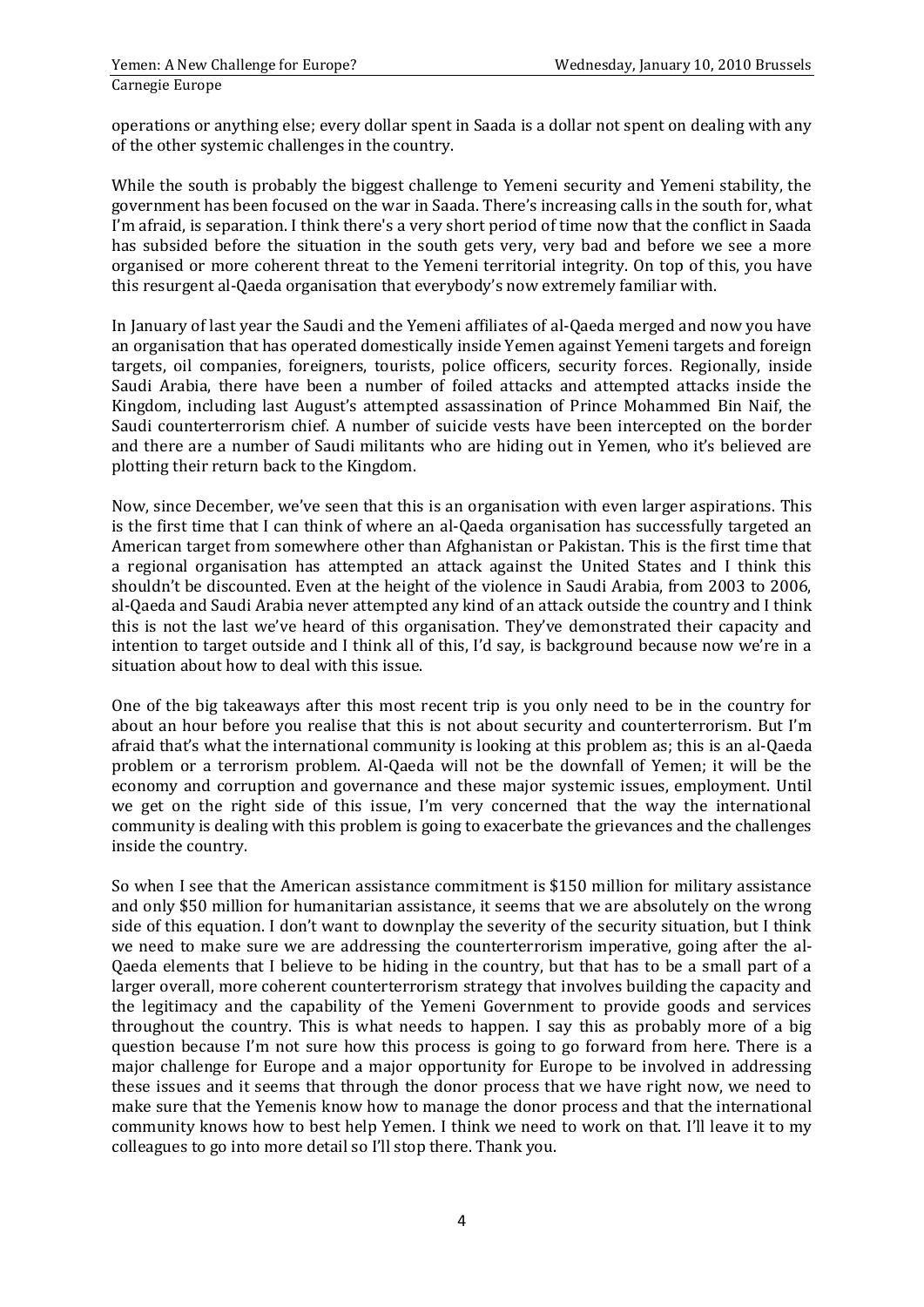**LIZZA BOMASSI:** Thank you, Chris, for that very sobering assessment. Gilles?

**GILLES DE KERCHOVE:** Thanks for inviting me on this very important subject. I'll touch upon three points, first to explain why Yemen is not a new challenge for Europe, then what needs to be done to bring stability to Yemen and third, since I'm back from Afghanistan – I arrived this morning and I'm sorry it's the second time I meet Christopher in a complete jetlag – some lessons from Afghanistan that could be applied to Yemen.

The first point, it's not a new challenge for Europe. We have for a long time regarded Yemen as a strategy challenge. I don't repeat the reason; I think you have been very comprehensive. Just on the city angle, the counterterrorism angle, it has been a problem for some time. We have had three generations of jihadists in Yemen; remember the mujahedeen of the 80s, again the Russian, they came back to Yemen. We've had al-Qaeda core with Osama Bin Laden himself pretty active in the country. I think his father was living in Yemen or was born in Yemen. We remember the 2000 attack against the USS Cole and others, 9/11, and if you look at the number of detainees in Guantanamo it tells a lot about the importance of Yemen, second generation, third generation – Christopher just alluded to that, the AQAP.

He mentioned the attempted assassination of the Saudi Deputy Minister of the Interior and the Detroit plot. Interesting, by the way, the first one, unlike what we saw in the press, was a bit of the same type, the same modus operandi. The bomb, it seems, was not ingested in the body of the person but it was exactly what did happen in Detroit, which shows that they have some capability, as Christopher said. I'm even told that we would not be surprised to see that they have quite sophisticated devices in Yemen to test the [unclear] detonation device and so on to see what works and what does not work.

That's where it becomes a bit worrying. This shows a possible new development, i.e. the franchise group, AQAP, IQIM, al-Shabab, LET, i.e. not al-Qaeda core but franchised al-Qaeda groups active beyond a regional inter-land in a way. You mentioned the Detroit plot; we could even add a Somali who tried to assassinate the author of the cartoons in Denmark not a long time ago. That too was a regional franchise group, one or two attacks outside the region, and that's why we are worried on the city front, a possible safe haven. It is already a safe haven in a way for terrorists.

I have not seen detailed figures of jihadists coming from Afghanistan, Pakistan, trying to avoid the high military pressure in Af/Pak, but it could happen and we know that the al-Qaeda and Islamic peninsula wants to attack the Western interest, they are not that many, but some at least, and some diplomatic buildings in Sanaa.

Terrorism is one aspect; we know we have piracy in the region, we have a lot of trafficking in human beings, trafficking in arms and just to mention what I would call the twin pincer scenario. I don't know what the accurate figures are, but 4% of the daily global demand of oil is carried through the Gulf of Aden and any disruption of the flow of crude oil from Saudi terminuses will have a significant impact on the price of oil. When you know the importance of al-Shabab in controlling most of Somali shores on the one side, and on the other side the possibility for al-Qaeda in the Arabian Peninsula in controlling the other shore, that could play the effect of an Islamist pincer. The distance between the two shores is only 18 miles, which is much below all available rockets on the market. So this is a strategic issue, not only on terrorism, on piracy and on many other problems like trafficking arms, trafficking human beings.

We have been involved, as I have said, for a long time. We started assisting Yemen in the early 80s and we have increased our assistance. We have a cooperation agreement which was signed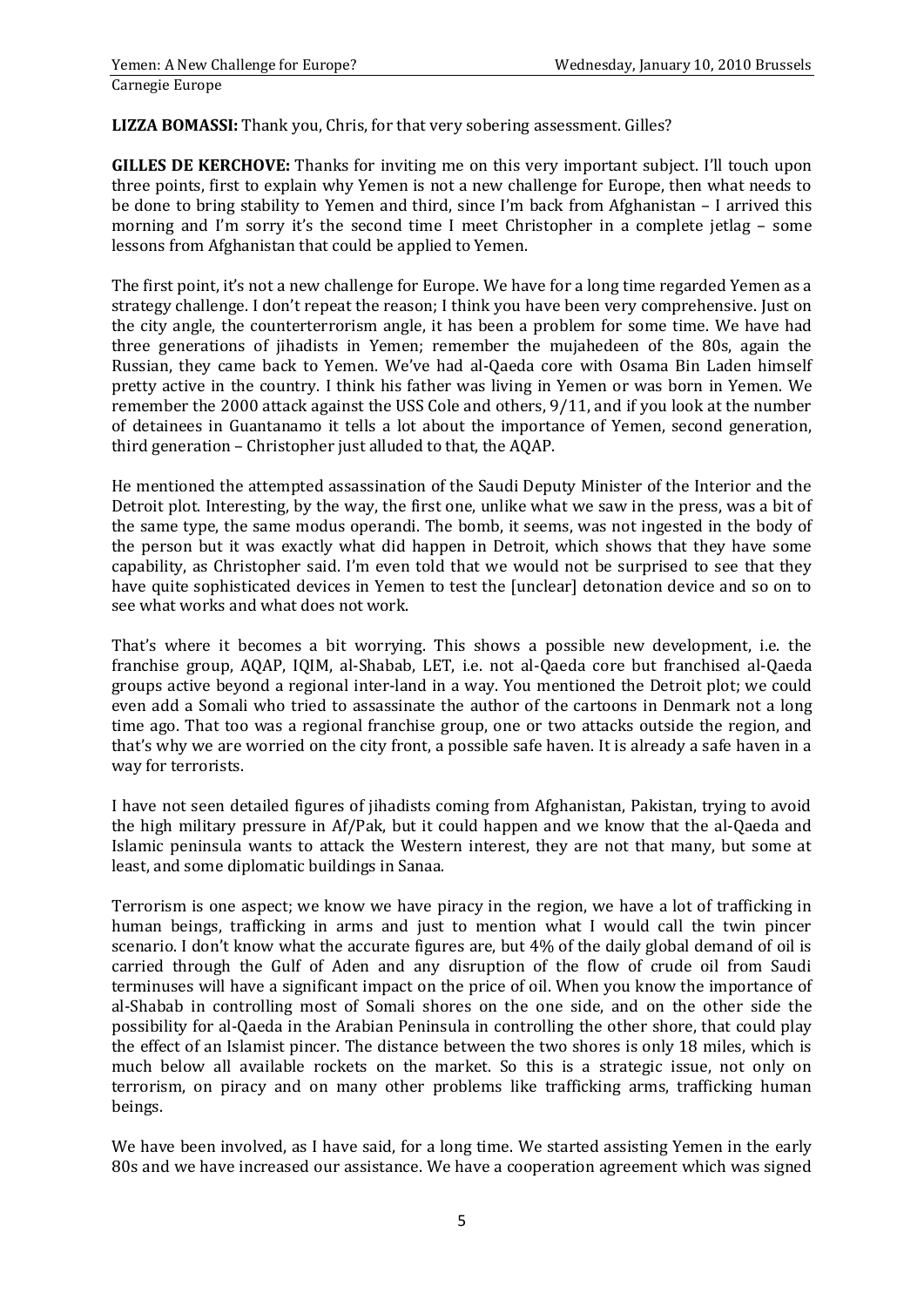in 1997; we have a political dialogue since 2004 and between 2007 and 2010 the European Union has provided something like  $\epsilon$ 165 million in financial assistance to improved governance, social welfare, health, economic development, food, security. And we will increase this assistance by 40% annually. These last two years you know that we have been quite active on the security front to address the regional threats, piracy, of course, trafficking, and will soon launch an initiative to improve maritime capacity building, a regional initiative in which Yemen will be of course included, especially the coastguards.

I, myself, have been to Yemen a year ago to explore what we could do in the field of counterterrorism and we are about to start a city assistance program of nearly €15 million to improve the interagency coordination and especially the communication between the different agencies, improve airport security, which is pretty much linked to the Detroit incident, work on criminal justice, which is a problem that we encounter everywhere in the country where there is an issue, Afghanistan, Pakistan; I was in Bangladesh as well. The legislation has to be improved and we would like to engage more with the Parliament; there is a draft legislation in the field of terrorism which is stuck in Parliament. It has been prepared, I think, by ULDC but it's not adopted yet and it's important; terrorist financing, same, and adopt all the legislation necessary to implement the UN Convention in this field.

And – and I'll come to that later on – we will invest part of this  $£15$  on a deradicalisation program. Now, I come to that because it's very important to me.

That's my first point. The second point, what needs to be done to bring stability to Yemen and effectively disrupt activities there? And on that front I don't have any differences with Christopher, but the EU has no difference. We want to have a very holistic approach to the problems in Yemen and avoid perceiving Yemen through only a city lens, so a counterterrorism lens. For us, it is the non terrorist problems in Yemen which are the drivers of extremism and radicalisation, and that's the reason why I think after September 2009 – I don't have the precise date – we've adopted a comprehensive approach to Yemen which addresses the long-term developmental and state building needs of Yemen with special attention to the root cause of the internal conflict north and south, the economic and resource stresses, the drivers of radicalisation. For us, the primary need is to push ahead with the political reform, a lot to do on that front, governance, economic reform and, as Christopher said, improve the delivery of the services throughout the country and especially in the non governed spaces.

Something I would like to develop more in the coming years, and especially I have started discussing with the American friends, is how can we design a program to prevent radicalisation or a de-radicalisation program when something goes wrong. So far Yemen has set up some, but quite modest system; I don't know if they've been so successful, but when you listen to what was just said, booming demography, unemployed people, you have all the recipes for potential huge radicalisation in the coming years.

I have started discussing that with my counterparts in Washington on the context of the closure of Guantanamo because they were stuck with something like 80 or 90 detainees that they could not send back to Riyadh because the Saudi program only works provided that the family is around, and that does not apply to many of these 80 or 90 remaining detainees. But there is, besides the closure of Guantanamo in itself, a need to set up something strong to address the problem in the near future.

I'll then turn to my third point, which is some lessons that we can draw from our huge engagement in Afghanistan, and I don't only confine myself to three. First, we need to develop a regional approach, a regional ownership to the problem from the outset. It's obvious when you go to Afghanistan that the key to Afghanistan is not in Afghanistan. We have to engage with the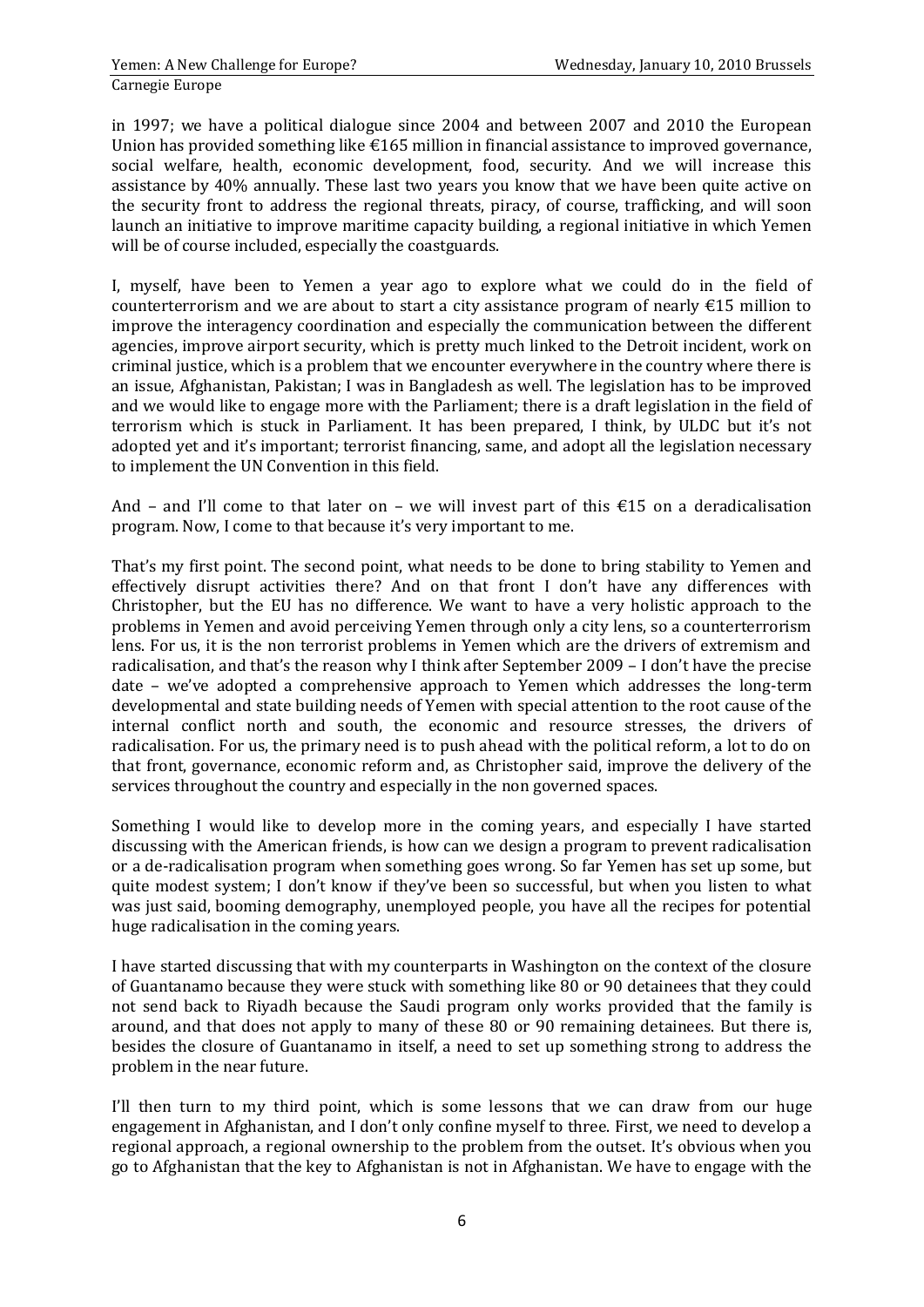neighbours and the GCC, first to understand the connection with the instability in Somalia and the Horn of Africa. As I said, there is a lot of trafficking in human beings, a lot of trafficking in weapons between the Horn of Africa and Yemen. The conflict in Somalia has to do with something over 150,000 refugees in Yemen and when I was there, they told me they were so proud, even as a very poor country, to welcome all the refugees coming from Somalia, which is an additional problem.

Second, we have to have from the outset a very long-term development, economic and political reform agenda, supporting policies which are fully owned by the Yemeni Government, and supported by international community. Therefore, that's the reason why the European Union wants to remain a long-term partner for Yemen and this long-term agenda must not be sacrificed by short-term security reasons. There is indeed a dilemma here because the more we press the president to address the AQAP problem, the more he may be tempted to postpone reforms and to only address the AQAP problem, besides the two north/south conflicts.

The other one is militarisation. I'm very keen to develop a law enforcement and judicial approach to the [unclear] because, in the long run, that's the only one which is efficient. And, third, as was said already, we must be better coordinated and more coherent in providing our assistance to Yemen, and that applies to Afghanistan; that was very obvious during my week there, and that's in this context. I hope that the Friends of Yemen group that has been set up in London will help to bring some clarity and assistance.

So that's some primary points for discussion.

**LIZZA BOMASSI:** Thank you very much, Gilles.

**GINNY HILL:** Thank you. I will inevitably touch on points that have been raised by both the previous speakers. Yemen clearly is a challenge, not just for the European Union but for the United States, all the Member States of the European Union and the GCC as a whole. One of the crucial elements of a successful response to the challenge that Yemen poses will be improved donor coordination and better diplomatic alignment built around the shared analysis of the problem that Yemen faces. The European Union has a very interesting role to play here as a significant donor in Yemen and an institution that's well versed in working with different constituent parts, and the European Union has also taken an early lead in an improved country analysis in Yemen.

Chris has spelt out very clearly that the hard security challenges in Yemen, in particular al-Qaeda, are just the tip of the iceberg and that the underlying issues are in danger of being overlooked. He's talked about food, security, water depletion, population growth, but I would argue that these issues as well are just symptoms of an even deeper problem, which is the structure of power in Yemen which sits outside, in and around government institutions. And these informal networks that are really held together by patronage have held things together in the country, more or less, for about 20 years through a system of crisis management and divide and rule. But every month that goes by now, as oil production is falling, is putting the system under greater strain and this is what Chris means, I think, when he talks about sand in the gears.

We can see, as a result of that, that over the last 18 months there has been deferred parliamentary elections, increased repression of the media and increasing grassroots discontent, and I think this is all a symptom of the fact that the political patronage system is coming under greater strain.

You're all very well aware that Yemen is characterised as a fragile state and the concern about Yemen's future rests around the possibility of state failure, with all the implications for political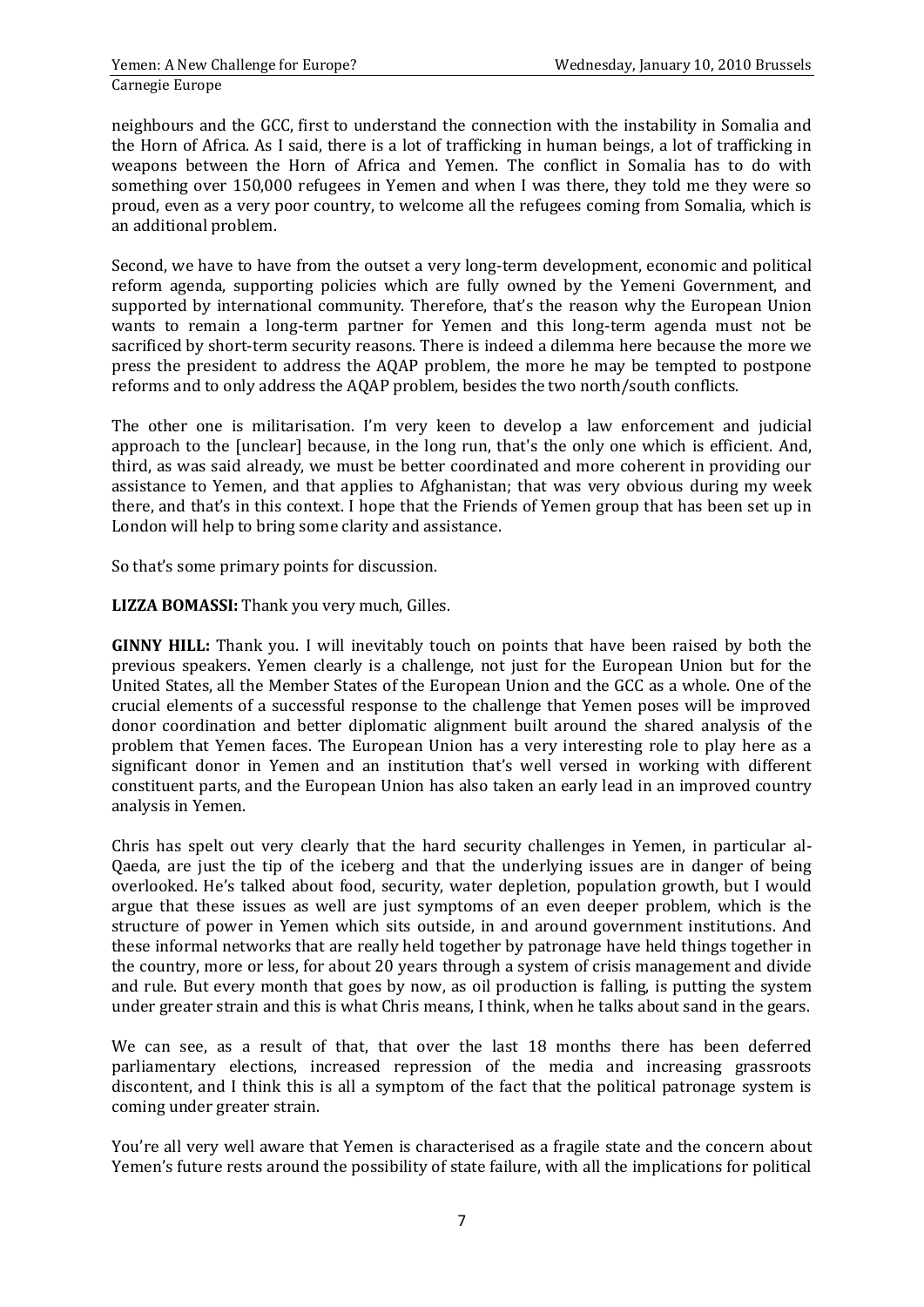instability and the hard security challenges that arise from that. Now there's a debate taking place, not just in Yemen, around the suitability of the terms fragile state and failing state. I completely accept those concerns and I won't go into a debate about that now. Everybody here has pointed out that there's been concern about the risk, the perception of risk, emanating from Yemen for some time and people have been predicting Yemen's collapse for over a decade so why are we talking about it as being a new challenge?

I'd actually say that this goes back to the Cold War period and a lot of the things that we're seeing playing themselves out in Yemen at the moment have their roots in the 1960s, 70s and 80s. It isn't just something which has been set in motion by the dynamics created by 9/11. Detroit has clearly drawn attention to a country that's been marginal to most consumers of the media and also because this notion of fragile state, state failure, has really taken root over the course of the last few years and created a new policy trend around response which is built around the three Ds, diplomacy, development and defence. We've seen Secretary Clinton support that approach for US engagement in fragile states.

So I think the policy landscape is changing in a way which is resetting the perception of the challenge in Yemen. I'd also argue that the challenges in Yemen seem familiar from Iraq and Afghanistan, so we're looking at state building, counterterrorism and development, but the specifics in Yemen are really quite different and that raises a specific new set of challenges. Yemen is not a post-conflict country in the classic sense; it's actually on a downward trajectory and you can split hairs over this because there was a civil war in 94, there's been a civil war going on in the north. But essentially the country as a whole is on a downward trajectory and most of the policy lessons that we've learnt about engagement in Iraq and Afghanistan since 2001 have been around post-conflict reconstruction and stabilisation, which means something quite different in the Yemeni context.

The other difference is that this is not a newly installed government. President Saleh has been in power for 30 years and Yemen was actually the first country on the Arabian Peninsula to introduce full universal suffrage, and this was way before the Bush Administration was promoting democracy as a tool of engagement in the Middle East. The Saudis were extremely displeased at the time and the Clinton Administration was rather lukewarm about Yemen's democracy experiment, so it's a really quite different context for engagement. Yemen's Arabian Peninsula location, concerns about Yemeni sovereignty arising from the nature of Yemeni power and the overstretch of Western military forces elsewhere mean that troops won't be put on the ground, certainly not in the short-term. That recasts the entire state building, counterterrorism relationship that the West has been working with.

So I'll just quickly recap where we are on the policy front, which has been slightly touched on by the previous speakers. During 2009 most governments and the European Union was involved in recasting the policy, they were looking at their policy, they were reviewing how to approach Yemen. The UK policy was finalised in the closing weeks of December; it's called Stability and Security in Yemen and it urges a textbook approach to engagement in fragile states, so it identifies a need to improve public service delivery and strengthened state institutions. The policy is framed on the basis that prevention is better than cure and that you need to intervene early to prevent state collapse and remove the need for costly intervention later.

So this is where we were in London just before the Detroit attack and then the British Prime Minister decided to convene the London meeting and it became an opportunity really to pursue the objectives that were contained within the British policy. The outcome, the final statement from the London meeting, stressed a need for this renewed commitment to political, economic and social reform on the part of the Yemeni Government and a commitment from the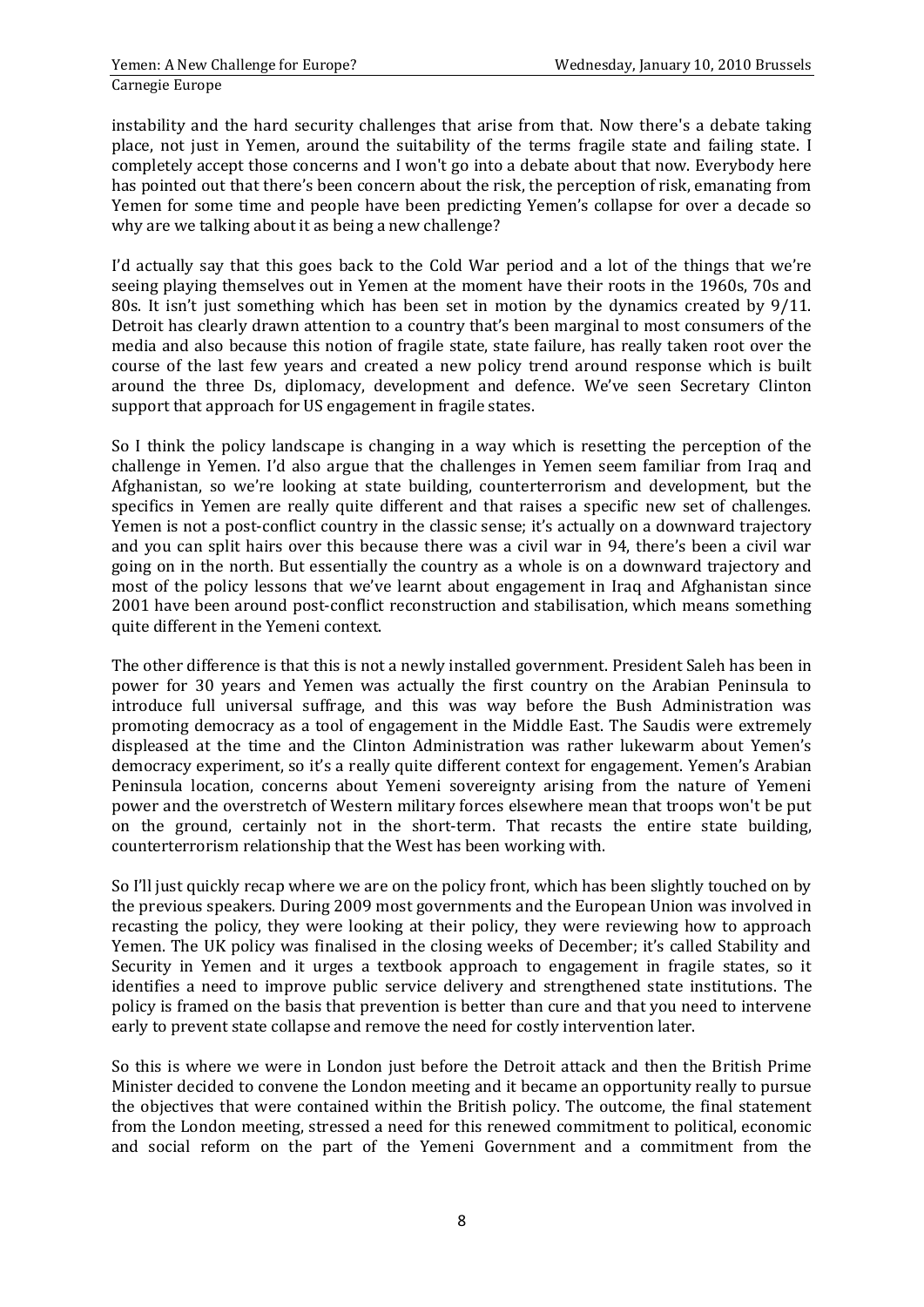international community to pursue the comprehensive approach that Gilles and Chris have outlined.

There were no new aid pledges and the priorities were very clear, that Yemen was to engage in a new IMF program, that the government was to reduce diesel subsidies and that there were supposed to be improved disbursement of existing aid pledges; there were about \$5 billion in aid pledges that were standing in the pipeline for Yemen and I think we've had about 10% of disbursement and most of that money comes from the Gulf States. The British Foreign Secretary and the American Secretary of State praised Yemen's ten-point plan for reform, which included proposals to improve civil service capacity and resolve land disputes and tackle water depletion, but the emphasis was all on swift implementation.

So the point I'm trying to make is that there are frameworks in place and there are quite established technical debates that have been going on for several years about how to improve governance in Yemen. And the London meeting announced the creation of Friends of Yemen. I think the crucial thing about the Friends of Yemen is that it represents an attempt to treat fragility in Yemen as a process and not just reacting to a series of events, and it amounts to a mechanism, at least an intended mechanism, to create a sustained process of engagement. There are two technical working groups: there's one on the economy and governance which is led by the United Aram Emirates and Germany, and another group on Justice and the Rule of Law, which is led by the Dutch and the Jordanians.

As far as I'm aware, there hasn't been an agreement about where that meeting is going to take place, but it's due to happen in the region later this month or in April and that will be the next follow-on point from the London meeting. There's also a commitment to continuing that process by meeting in New York in September. So, in theory, this is a framework, but in practice clearly there are risks and tendencies that are working to undermine the framework.

In the weeks since the London meeting we saw the Yemeni Government shift on diesel subsidy reductions. This has been something the international community has been pushing for, for about four or five years, and there was an immediate announcement following the London meeting, a very slight reduction but the hope is that this will be followed by a sequence of planned price increases as part of a phased implementation package and will be supported by adequate social safety nets. The diesel subsidies are costing about two billion a year in the Yemeni budget and in 2008 it was 3.5 billion because of high global prices, and it has such a powerful impact on the budget; this is why it's been such an important priority.

The outcome of the London meeting, about a couple of weeks later we saw a ceasefire agreement in the conflict in Saada and there are obviously concerns about whether or not that can be implemented and it will hold, but at least there's been progress. In the last week of February there was the donor's conference in Riyadh which was an attempt to try to unblock all of these aid pledges. Now I think the outcome from that has been a renewed commitment to institutionalising coordination structures and steps towards a better understanding, but there's still huge room for improvement on that front.

The debate really is split into, not doves and hawks about engagement in Yemen, but optimists and pessimists and Chris has come down very clearly on the pessimistic side. The optimists say this is a new phase, we've not been here before, we've never had such potential for alignment and we've never had a framework for sustained engagement, we've never had such high level attention. But the danger is that that high level attention is already falling off. It's true that Yemen's track record on reform has been very poor, that there were a number of commitments and pledges made in 2006n and we haven't seen any progress on that at all. I think the important thing to recognise here is that the reform agenda is flawed because it's a very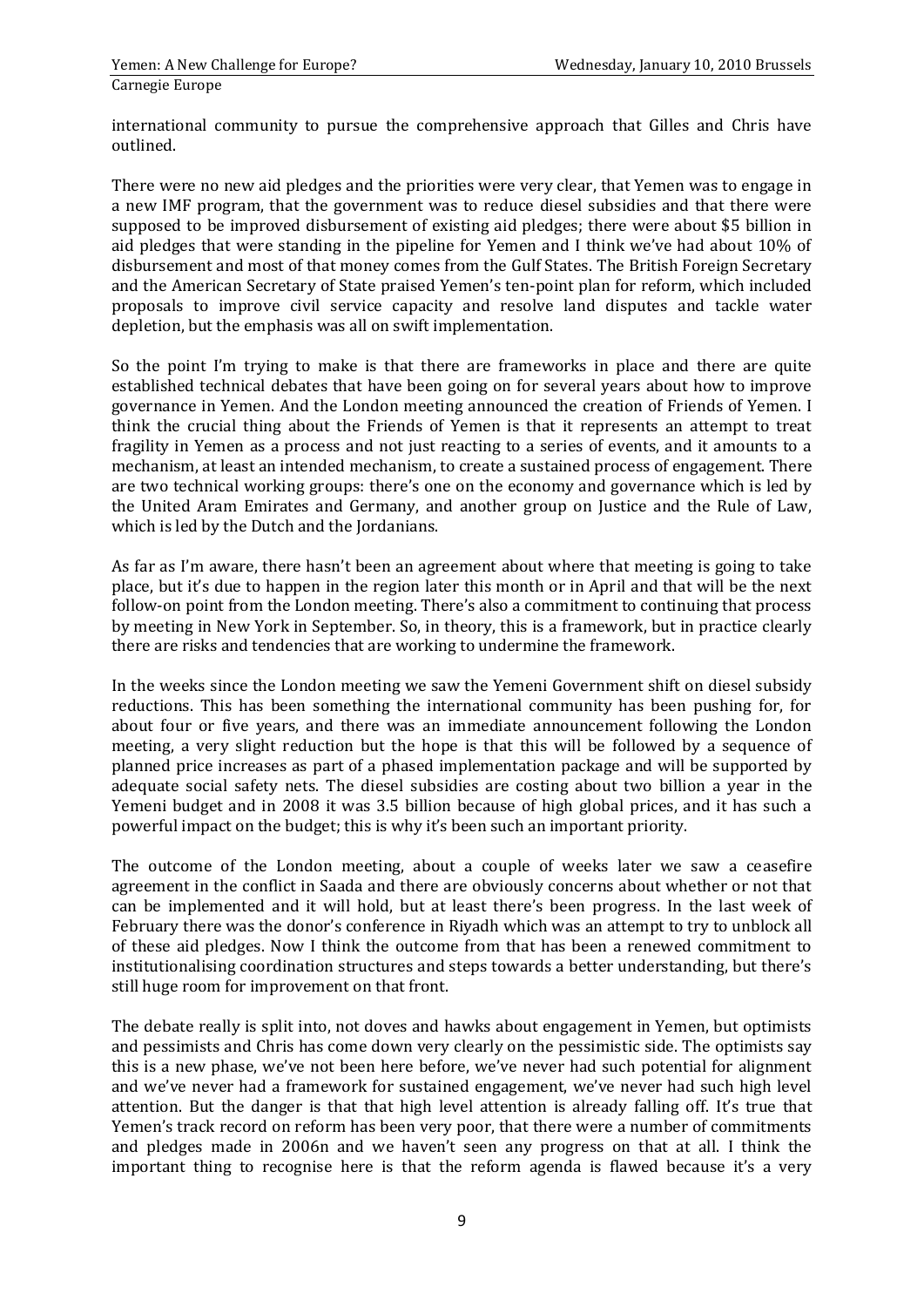technical program and there's a disconnect between the technocrats and the elite decision makers.

This comes back to my original point about the way power is structured. It's not structured through formal institutions. If you have a reform agenda which is all about engagement with formal institutions and you have no way of connecting with the people that really need to make the decisions, then there's a fundamental disconnect. Pessimists say that the reform agenda will never succeed because it threatens vested interest to have no desire to change the status quo. So in order for the reform agenda to make progress, it needs to be cast in a way which addresses the self interest of the decision makers and finds a way to identify incentives for those individuals to support the reform at political level.

I'll just finish by quoting the US Assistant Secretary of State who spoke to the Senate Committee on Foreign Relations in January. He said that the United States supports a stable, unified, democratic and prosperous Yemen and, in the words of the British author, Rory Stuart, who's been doing a lot of work around Western engagement in Afghanistan, this is a description of what we have not got. I think it's really important here to be realistic about what can be achieved and the timeframe is very short, the projections for oil depletion, we're talking about years. Yemen is gong to need increasing humanitarian assistance over the coming years; there is a potential there to offset the scale and speed of the crisis, but I think it is important to be realistic about what can be achieved and where it's possible to find traction in the system.

So what are the options for Europe in the current framework? I think Europe can play a more visible role in Friends of Yemen, I think Europe can counterbalance the tendency potentially for the Americans to dominate with the security agenda. Europe can push within the Friends of Yemen framework for real commitment to the comprehensive approach, which we know is a European Union commitment, and to encourage direct high level engagement amongst the Member States. It can encourage the Member States to act in accord and it can support thinking about how to identify these incentives for elite engagement and also potentially to encourage self-awareness amongst Western governments about how they might be interacting with the elite in a way which is actually driving factions and tension within the elite. And the European Union can encourage the GCC to play a more proactive role and the European Union can also work through high level contacts in Riyadh, Washington and Sanaa.

In Yemen, the European Union is a respected partner; it's not perhaps as well known and understood, it doesn't have the same profile clearly that the Americans have, but it is respected and it can provide support to Yemeni advocates of reform and it can communicate the reform message to the president. I think the European Union can press to support for full implementation for the Saada ceasefire and I think it's important that the international community does line up to encourage the implementation because in previous rounds of conflict, when we've reached the ceasefire stage, there hasn't been the level of international scrutiny and support that would help to sustain a ceasefire.

I think there's also a role for pushing for the comprehensive national dialogue to support political inclusion around the forthcoming elections and also the discontent in the south. There's also a role for election monitoring. Yemen was supposed to have elections in 2009; they've been deferred till next year and there's presidential elections scheduled for 2013. I think the potential for these elections to be contested, if they do take place, there was a European Union election monitoring observation mission in 2006 and I think that there is a track record there that can be built on.

I'll just end by saying that if the reform agenda doesn't gain traction and there isn't immediate and rapid and effective progress on the reform agenda, there's a risk that advocates of reform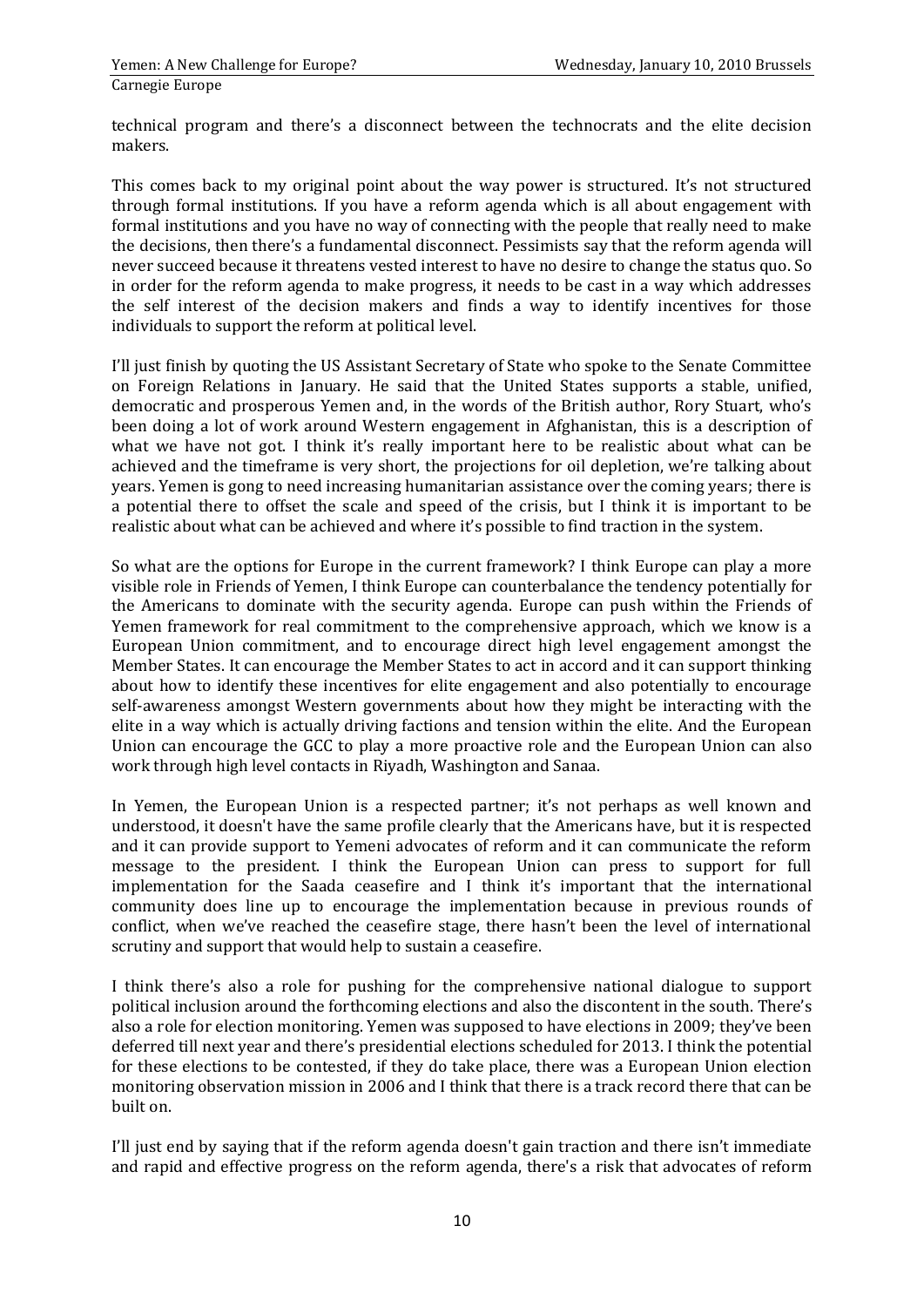are going to lose out to their colleagues who are pushing for a security approach. It may be that if there's another attack emanating from Yemen that the balance between the advocates of reform and the people who are more comfortable working through a security agenda starts to change.

**LIZZA BOMASSI:** Thank you, Ginny. Thank you to all. We've heard a very sobering assessment of the situation on the ground. You heard about security challenges facing the EU and how the EU was dealing with these issues; we've also heard a little bit about the historical aspects which go to the root of the problems and the various international efforts going on. I think the three of you are generally in agreement on the key challenges facing the country. The stick point is really how we're going to tackle them. My question really comes, how does that bode for an international or indeed a global consensus on how we're going to resolve Yemen's problems and bring together all the solutions from government, civil society, military, etc.

We'll open the floor now to questions. I'd like you to please start by introducing yourself and if your question is addressed to one of the speakers, please state that. So we've got the gentleman in the middle here in the grey suit.

**NAWAB KHAN:** Nawab Khan from Kuwait News Agency, KUNA in Brussels. We heard some passing remarks on the role of GCC and getting stability and integration. So what precise role do you think it will play? Mr. Kerchove - Is there any plans for the EU to engage with GCC countries on Yemen and on Afghanistan? Thank you.

**LIZZA BOMASSI:** Okay, we'll just take another two questions. Yes?

**SPEAKER 1:** The last time I have been in Yemen was in 93 and 94, so I don't know what changes really. First, I would like to understand from Ginny, you talked a lot about elite. I don't know which elite you are talking about because, for me, it's the old generation which does not exist anymore, or it's on the edge of disappearing. My question, I have another observation which is, by the way, in 93, 94 also, it was the unification. It was a bloody one because the president of the south was assassinated, if I remember well, and my question is how this process of reform can be executed. For me, with President Ali Abdallah Saleh, I don't know how it could be done.

## **LIZZA BOMASSI:** Yes?

**BROOKS TIGNER:** Brooks Tigner with Jane's Defence and also Security Europe. I have two questions, one for Christopher and one for Gilles. One the money front, I suppose this is both for the EU and the US, these are pitiful amounts of money if indeed these problems are so grave as both of you describe, 15 million for CT, it's a start. But interagency cooperation, that sounds like a recipe for throwing money down the hole in a country that's probably going to divert it from its intended use. An increasing 40% EU assistance still only brings 70 million a year. What's the money solution here? 15 million only from the US is not going to be enough. And, secondly it seems to me that if the money's not coming then some kind of mission needs to be launched in the country and is that a possibility, be it military or civ/mil? If these problems are so grave, it sounds like an explosion is coming anyway, so why isn't the EU considering any mission there? Thank you.

**LIZZA BOMASSI:** We'll take those first three questions and then we'll take a second round. Gilles or Chris?

**GILLES DE KERCHOVE:** I'll just answer quickly. GCC involvement, we are very much in favour in Yemen. Most of the GCC members were invited at the London Conference and I was there. Many of them expressed concern and readiness to help. But so far, the GCC as an organisation has not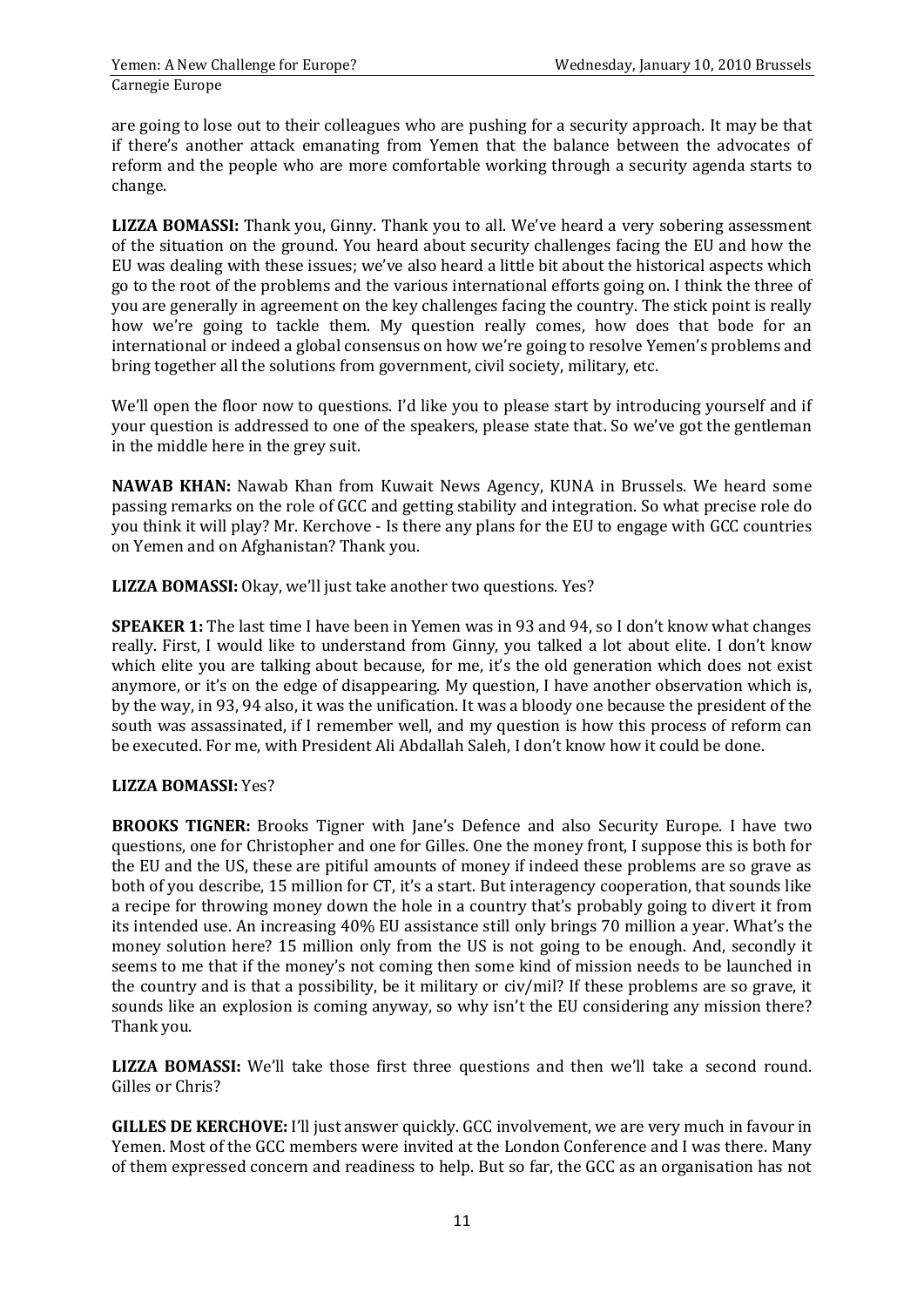accepted to involve Yemen. The EU has a regular dialogue with the GCC states on terrorist financing, for instance. I was some months ago in Riyadh for that dialogue, which was very interesting. We pushed a lot so that Yemen could be invited, but there is one member of the GCC, because of the invasion of Iraq, which does not want it so far. Of course there is in imbalance between those rich GCC members and Yemen but I think in their interests they would be well inspired to start building a close relationship on several fronts. In the field of terrorism the GCC has improved a lot the rules on cash couriers, on Abwallah, with the NFTF regional body and so on. It would be a very good idea to bring Yemen onboard because, like for Afghanistan by the way, that you mentioned, regional cooperation, developing common training, regional rules, are of critical importance. I was before going to Afghanistan visiting Bangladesh with the idea to set up a law enforcement academy in Dakar for all the law enforcement people of the region, from Afghanistan to Bangladesh, India, Pakistan and so on, so that not only you train people together but to create trust among these people. So it's of critical importance.

The role of the Gulf in Afghanistan is of critical importance as well. We know what has already been done in the field of reconciliation, the role of the King of Saudi Arabia in this front, the role of Saudi money, zakat money channelled to Afghanistan, Pakistan; we have to discuss that together. On the elite, I'm not sufficiently an expert on Yemen; I'll leave that to Ginny and Christopher, but it seems to be a very valid question, as well as the role of President Saleh himself. Is it possible to have any reform with the current president? That's a good question.

On whether we give enough money, believe me it's already a significant change. We have started earmarking money for city capacity building projects only last year. I started with Pakistan; a €15 million project has started last week with Pakistan. We'll do the same with Sahel, Yemen, as well, 15 this year and most likely 15 next year under the stability instrument [?] , short-term. It's already a huge step; it's the first time the European Union as a European Union is supporting capacity building in the field of terrorism as such. What does it mean? Helping the intelligence security service, intelligence service, the police to work together, and that's not an easy task, as you said. So let's see if it works. We are in a new testing phase, so many we need more. Whether we will have a civ/mil mission, I don't know yet, but on maritime capacity building we are exploring all formulae. There is no decision yet but you know that in addition to the training of the security people in Somalia, we are exploring this third avenue. It may be, but I don't know yet; it's still being examined by the experts within the council.

**GINNY HILL:** Your point about the elite, I think Yemen is actually going through another transition, which is the transition from the revolutionary generation to their sons and nephews. Sheik Abdullah al-Almar was the chief tribal leader, speaker of parliament and the leader of the opposition party who died at the end of 2007 and none of his single job titles has passed successfully to any of his sons. I think this represents a challenge that Yemen is going through in this process of transition. There are succession tensions within the elite because the president's been in power for 30 years; there is this election coming up. He's supposed to stand down under the constitutional terms. His son is clearly a contender; his nephews, Tariq and Yehya are also important powerful figures within the elite and I think about them as belonging to a category of inheritors. When you're thinking about trying to identify incentives for reform, it's really these men that you need to be thinking about because they're the ones that are going to have the country's future potentially in their hands, and how one can appeal to their fathers and uncles to think about a vision for their inheritance and their legacy.

I think you're right to question this issue about reform and what the logic is behind working with the status quo to try to create change. I think there's an assumption, a tendency, to think that you need a very powerful experienced figurehead to kick off the process and that Saleh is an elected president. However you might want to cast the nature of democracy in Yemen, he is the leader of the country and he has lent support for the reform agenda in the past. So can you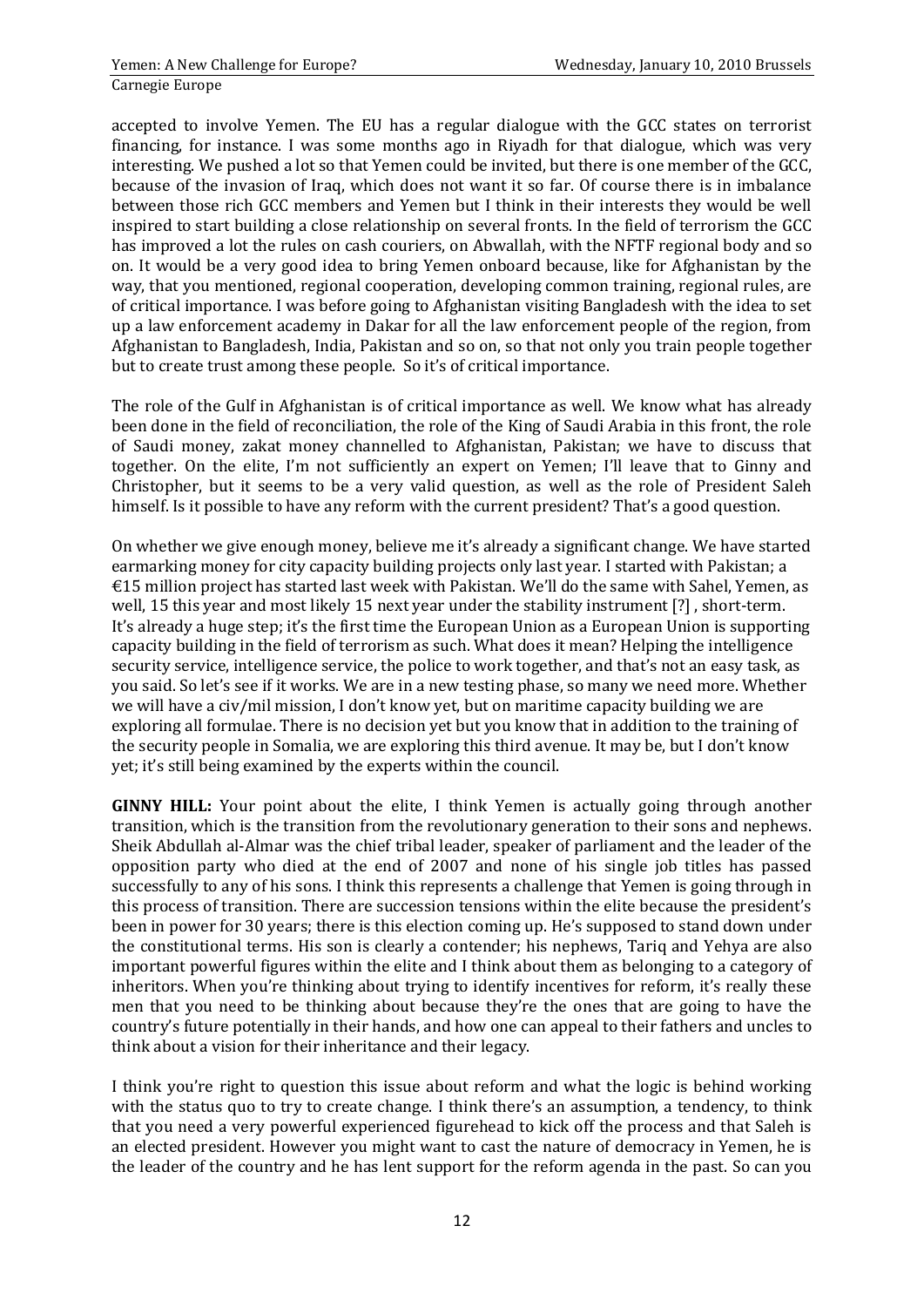bring those two issues together that I've just discussed around the inheritance and the need for a vision for the future? I think this really challenges the way that power has been exercised; it's been very much exercised in a form of crisis management, which is a short-term process. It's not a visionary process. The economic crisis is really forcing questions around that and I don't know the level of understanding in the minds of those men at the moment.

The role of the GCC, they are clearly incredibly important as donors and as oil revenue depletes they will become more important. There's an issue around workforce, labour access, for Yemenis. Many of you will know that before the invasion of Iraq there were large numbers of Yemenis working in the GCC. Yemen supported Saddam and, as a result, nearly a million Yemeni workers were sent home and that had an enormous impact on remittances. So, this is a breadline economy and just one member of the family going to work in a GCC can support an entire village and is possibly more realistic than employment generation programs inside Yemen.

There are clearly a lot of concerns and risks around Yemeni access to the GCC; it's to do with vocational training, security issues, history between these countries, but I think there are dialogues going on about how to adjust that. GCC's Qatar has played an important role as a mediator in Saada in the past and I think that potentially members of the GCC and other Arab states could be playing an important role in supporting national dialogue and mediation efforts and I think Yemen, in a sense, is a test case for the GCC states. We know that they have a tendency and a history of working bilaterally in Yemen and we know that there are political tensions inside the GCC that sit around Yemen. But can the GCC overcome these issues and can the Friends of Yemen encourage the GCC states to work effectively within a multilateral framework?

**CHRISTOPHER BOUCEK:** I would only add a few things and I think on the issue of the GCC, Yemen's future lies with the GCC, lies with some relationship; whether or not that is a full relationship I think has yet to be seen. The Saudis and the Gulf are the only actors that can give Yemen what it desperately wants and what it needs and they're the only actors that can really induce the painful choices that the Yemeni government is going to have to make on a number of issues; no one else can have that relationship with Yemen, no one else does. The Saudis are the biggest player in Yemen; they always have been and they always will. They have the most developed relationship, they spend somewhere around \$2 billion a year which absolutely dwarfs the \$200 million that the Americans give or the €100 million that the European Union is going to give and they have the networks and the relationship and the vested interest in this. So the Saudis and the Gulf will need to be key and I think for many of the issues that Ginny aptly went through about labour migration, about investment, about opportunity, but also about security, and I think that's how the Gulf is going to have to look at Yemen as how do we manage this issue.

I think on the money situation, the \$200 million that the Americans give publicly is hardly anything compared to the rhetoric that gets used, so American officials will talk about Yemen as a priority second only to Af/Pak, but Pakistan gets millions of dollars of unaccounted for monies and Yemen doesn't get anywhere near that attention. Several years ago it was zeroed out to no dollars for Yemen. So, as Gilles was saying, it is an increase and it will go up again, I'm sure. I think Gilles made this really great point and I think that where we need to be focusing is on law enforcement. I think there are very small things that especially the EU can do that would be so great, about professionalising the police service, helping the institutions of counterterrorism legislation so you can charge the people that the international community wants charged, tying up judges and lawyers to help get convictions, improve the prison service, make sure these guys stay in prison, build the coastguard. All these things aren't necessarily about killing Huthies or about repressing the media in the south; that is, it costs money but also it's capacity building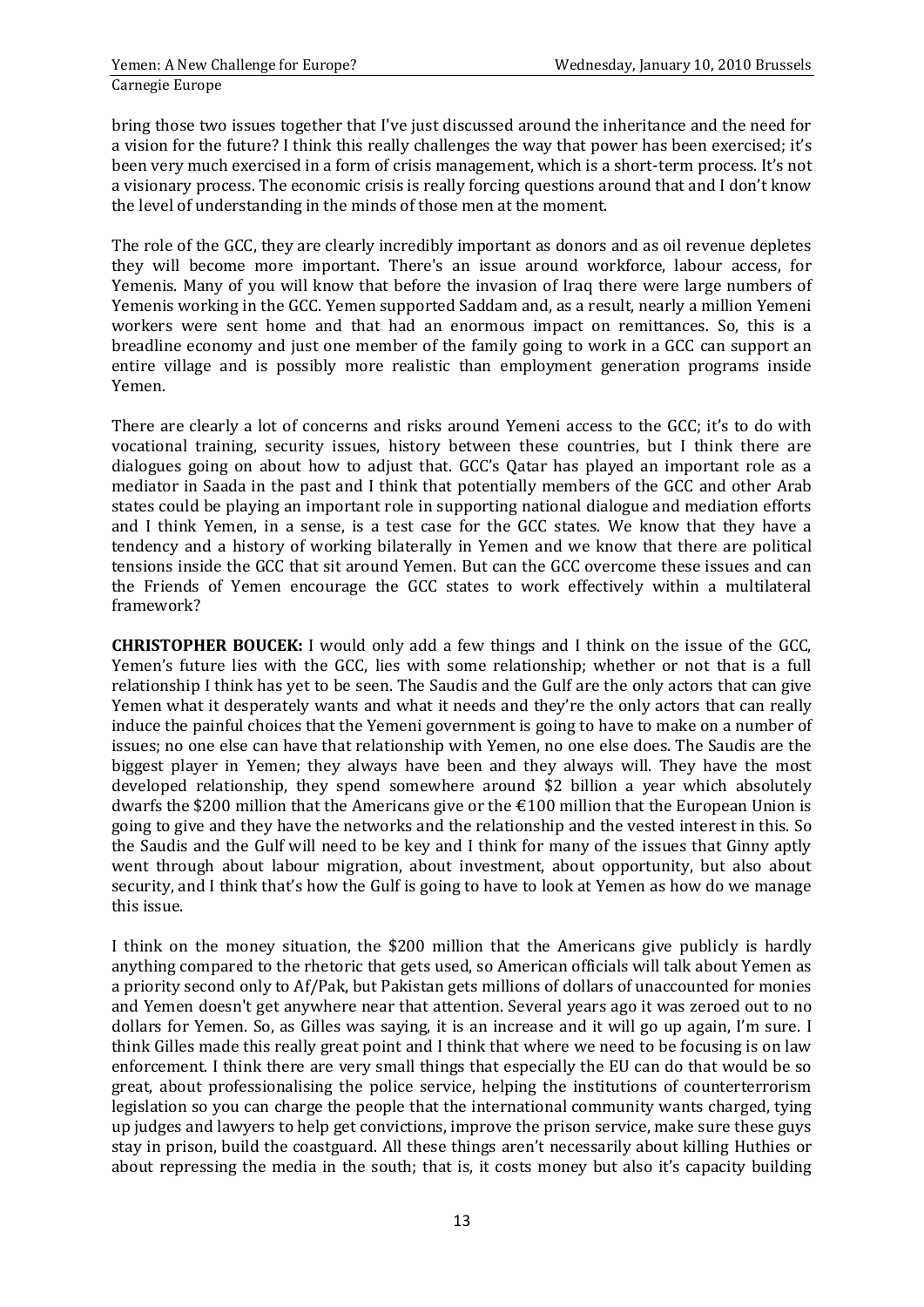too. I think there is so much research to show that abuse by the police service or abuse by the intelligence services leads to further recruitment and radicalisation. So we can do this and we can address these counterterrorism things through this rule of law and capacity building, which I think is really important.

**GINNY HILL:** Just in response to this, I just want to underline the timeframe that we're talking about here. Reforms and capacity building, these are all initiatives which take time to feed into the system, not just in terms of awareness amongst the Yemeni population, but the real impact and the benefits to be felt at a grassroots level. We're talking about a matter of years before Yemen hits zero oil and the pain is already being felt in the system; as every month goes by there's less money available for the national budget and the patronage payments. I think the balance there between what can be achieved through capacity building and the urgent need for effective engagement and effective planning for humanitarian assistance needs to be considered.

**LISA BOMASSI:** Thank you. We'll go to the second round and we've got quite a few questions.

**NAGAYO TANIGUCHI:** My name is Nagayo Taniguchi from Japanese media. Ginny mentioned about elections, several ones, presidential one which has been postponed till next year, if I understand. Democracy is very important but when we look back at the last two decades, the hasty elections might have triggered potential conflicts. We notice this in Africa and in other nations, in the Middle East as well. I would like all of you to discuss isn't it important to put the things in tidy first, stability, peacekeeping missions and then perhaps reconstructions, development phase then? After consolidations why not we can expect the people would hold elections. I would like your open comments on that.

**KHALID FRAOOQI:** Khalid Fraooqi from Geo Television, Pakistan. You said that that this zakat goes to insurgence or to Pakistan or Afghanistan or are they going to insurgents? I would like to have some clarification on that, plus the regional approach. When we see too much talks in Brussels about regional approach, but Ahmadinejad's visit to Afghanistan has been criticised severely today by Americans and Iran is a very neighbouring country, and Pakistan, India playing their quarrel inside of Afghanistan. What really, Western in particular, is the EU doing to solve their problem vis-à-vis Kashmir? There are reports constantly coming out in Europe regarding LET. Is there any substantial proof that LET is really a part of a terrorist infrastructure world-wide because it claims it is a local organisation and its grievances are in Kashmir and they are fighting against only India? Are there any substantial proofs that they have some link internationally? Obviously, they have some with al-Qaeda locally.

**LIZZA BOMASSI**: Okay, I think we'll take more than three because we've got quite a few hands. Yes?

**NORIO MARUYANA:** Yes, my name is Norio Maruyana and I'm from the Mission of Japan to the EU. Mr. de Kerchove, Miss Hill, you mentioned about the donor coordination and my question is related to this. Well, Japan is not the biggest donor and it's not announced and like Afghanistan, a huge amount of contribution. But still, in this year we announced that it was \$30 million we have already committed from Japan every year, either the fourth or the fifth main contributors. I sense that we are considering ourselves as one of the major contributors who can be able to do the comprehensive approach, as you said. Yes, Japan has to have the constitutional restriction in order to be a fully-fledged partner for the security issues, but in Yemen and Somalia and the piracy, we have sent it our military, no, it's not the existing military for Japan, but it serves different forces for the Japanese issues and we have our peace [unclear] in Somalia. So we consider that we have this type of approach which can go at the same time to the security and also we are doing a lot of development programs in the human resources development and also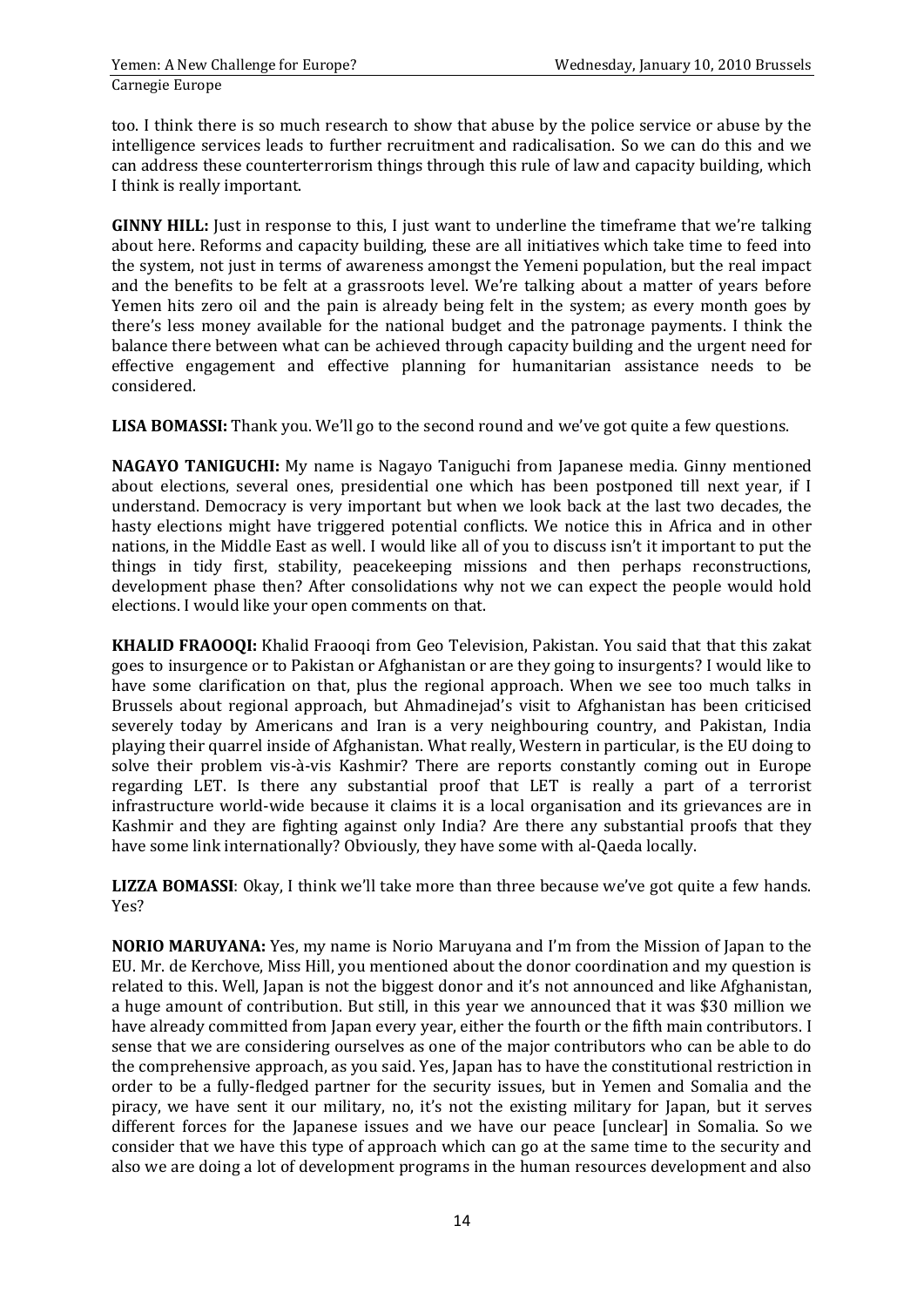the social and the economic infrastructures and more for the health. So my question is what type of scheme are you envisaging in order to coordinate those donors which are very numerous, and coordinating the EU Member States is rather, I think, an easy one, because you have EU institutions yourself and it's a little bit easier. But, according to my experience in the other developing countries, the scheme of the donor coordination is extremely important in order to settle the priorities for every country. So I would like to know what type of scheme you are envisaging for when you are talking about the donor coordination?

**AMIRA NASSAR:** My name is Amira Nassar. I have recently completed a program in the École Nationale d'Administration. I appreciate very much your overview which is very insightful about Yemen, but I'm particularly interested in the security issue and about what causes the rise of extremism in Yemen and in the region. Could the Israeli/Palestinian conflict be at the heart of playing as an easy recruit for organisations like al-Qaeda? Thank you.

**LIZZA BOMASSI**: Thank you. I'll give the floor first to Chris and then Gilles and then Ginny.

**CHRISTOPHER BOUCEK:** Thank you. On the issue of democracy in elections, I think Yemen has a pretty long history of holding elections. I think most Yemenis are very eager to vote. I had a very interesting conversation in Sanaa about what would happen if the opposition didn't want to participate in the elections. How bad would that be? What would that be like? I wasn't quite sure how to respond to this person and what I said is that I think democracy is so much more than just elections. I think focusing just on the act of voting takes away from the really crucial part about building durable state institutions, which is what Yemen needs. It's very telling to me that the international community was pretty okay with postponing the elections last year; that wasn't as big a problem as I think many people thought it would have been. So I think Yemen has a long way to go on democracy and a lot of [tape break] these durable state institutions that will replace this informal patronage and corruption and the politics of personal relationships. I'm not quite sure where to put that in the rank of immediate issues that Yemen has to do deal with. I just don't know enough to say on that. I don't know anything about Pakistan, so I'm going to stay far away from that.

In terms of donor coordination, I think the international community and the Friends of Yemen need to get real organised real fast because the window we have to operate in is getting smaller every day. I think a year ago I would have said that maybe we have five years to deal with Yemen before things get to a point of no return. I think we have like a year, year and a half before... I think the situation's deteriorating so rapidly that we need to do things right now and we need to help. The international community, it seems to me, and it's something I've been thinking about since I left Yemen, is perhaps it would be good for individual countries to attack individual problems and we need to come up with a good framework for what this can be. I don't know what the scheme is, I don't know how that's going to be, but I think it would make perfect sense for the Germans to be responsible for water issues. I'm not sure, but I think you could probably come up with a list of very short, immediate needs, identify an international partner, identify a regional partner to work together, and then get the Yemeni Government to identify local partners to work with and make this project start now because Yemen can't wait three or four years for development projects to come to fruition; they need help today and yesterday.

On the question of security and what causes extremism in Yemen and violent radicalisation, there is a whole range of Islamist actors in Yemen and violent international al-Qaeda style terrorism is a very small subset of that. I think we need to be very, very careful when we 're talking about Islamism or Islamist extremism or whatever word you want to use in a country like Yemen, not to involve everybody with that because that's not what the situation is. At the same time there is a very long history of violent extremism in Yemen and political violence. The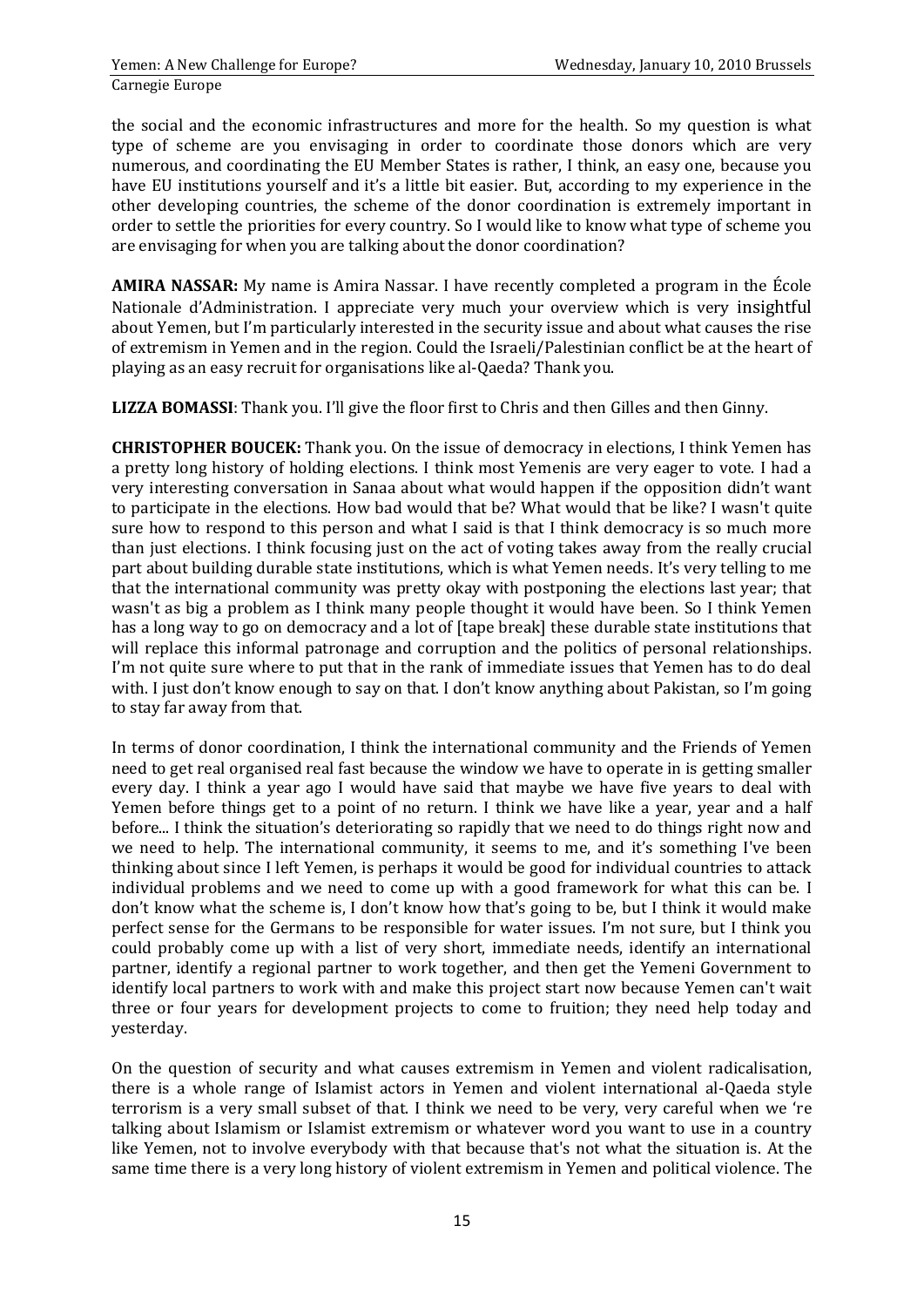first al-Qaeda attack against a foreign target was in Yemen 20 years ago. So I think when we're thinking about what the sources are, I don't think it's the Israel/Palestine conflict that leads to most radicalisation inside Yemen. I think there are very, very local grievances that have to do with corruption and governance and lack of civil service and lack of anything. I think if you sit in the dark for 12 hours every night and you don't have any exposure to anything else, who comes to talk to you?

And we know the answer. We know where the recruiters go out, we know the areas where there is not civil service provision or economic development and we know what happens in those areas, and I think this comes back to this point that I tried to talk about at the very beginning that in such a rapidly expanding poor population, the pool for recruitment is getting bigger and bigger. There is so much research to show that recruitment into an organisation proceeds radicalisation. You get recruited by a movement or an organisation who will then radicalise you to do something else, so I think we need to look at some... There are some direct causes and effects and we can get ahead of this but, by focusing on counterterrorism as a hard security imperative, we're going to miss the picture and we're going to actually increase what we don't want to have happen.

**GILLES DE KERCHOVE:** I'm sorry, I don't have much to add because on the first question I had the same answer. We of course in the European Union are now extremely insisting on elections and just for the sake of consistency there is no reason why not to do so in Yemen, but as Christopher said – again, I'm not an expert on Yemen – but I have not seen excessive reaction after the postponement of the election. And as he said, there is so much to do on the front of governance, especially empowering local level or I don't know if it's province or what is; this is part of democracy as well. So I would answer the same way. I think it's probably not the right moment to discuss Pakistan as such. I made a reference just because I was there, but I fully support your view that all the neighbours should be involved. You mentioned Iran, of course; in Afghanistan they have an important role to play. The week I was there you had the visit of Robert Gates, the National Security Advisor of India and the President of Iran, and there will only be a solution on Afghanistan if we make it a neutral county and stop this conflict by proxy of all the neighbours.

I don't want to enter into a discussion on LET. If you want, afterwards I can confirm that we see elite as a very dangerous organisation with a global agenda and not a local agenda. We have more than several hundred people leaving Europe for training camps and it's not TTP and besides that it's all with the idea to fight against India by proxy through a terrorist organisation.

To the question of donor coordination, I think I would answer the same way. Instead of having national projects which very often – and that's something which strikes me in several places in the world – because they are attractive for our own consideration because we like to promote health, or we like to promote education, we should first look at the needs and then need by need try to open a pledging exercise and work together and not having individual projects and trying to align them. That's what the Friends of Yemen should do.

To the question on radicalisation, I would there too answer the same way. I think the economic and social environment is probably the most important driver and factor, together with a culture of violence in a country where you have a lot of arms; that is quite an explosive cocktail and so we need to address the basic needs of the people. And, as I said, a booming demography with no economic and social perspective is the best recipe for a problem.

**GINNY HILL:** On the issue of the elections, to be clear, it's parliamentary elections that are supposed to take place next year and, as far as I understand it, the negotiations are still going on around the constitutional reforms that couldn't be agreed last year, and they're going to have to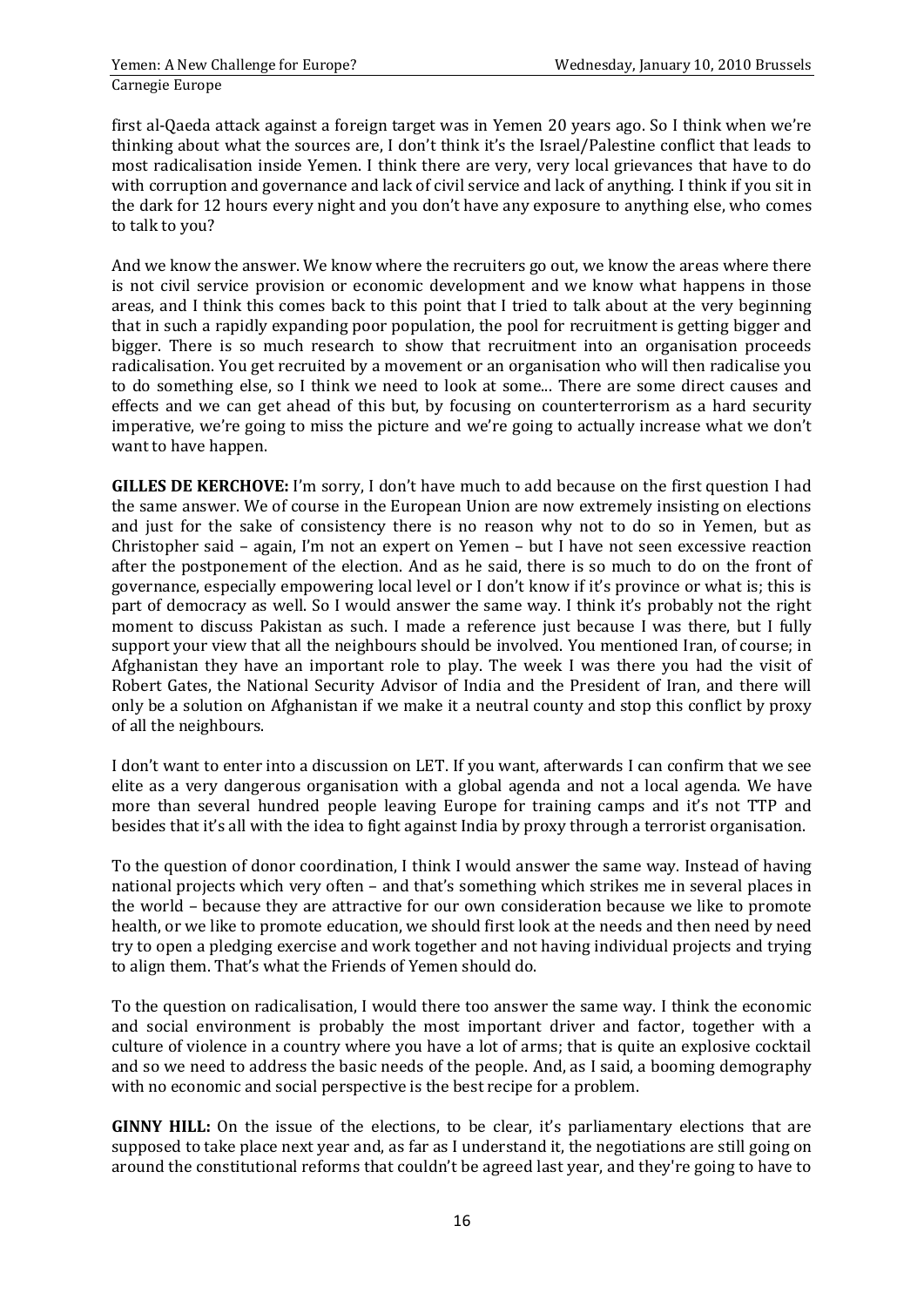resolve this soon if they want to start the voter registration process in the summer. So then we're talking about something that's probably supposed to happen next year; the events on the ground right at the moment are going to influence whether or not they take place. I think elections in Yemen, to an extent, are a mandate on patronage and that the patronage system is under great strain and I think that makes them more unpredictable than they have been previously.

So I'll just leave that as a question mark and I'll say that there's a risk that if they do go ahead they may be contested by either party, depending on what the result is, and there's a risk of not holding them because, although the entire country didn't come out in protest in 2009 when the elections were deferred, the south did blow up. The elections were supposed to take place in April and in May and June we saw waves of violence in the south, and the south was never going to receive better improved parliamentary representation in a way that actually addressed the grievances if the elections had been held. I think there was a sense that the cork was in the bottle and everything just blew up after the elections were deferred, so there's a risk either way from here around the elections next year and I think that's why Yemen isn't quite the same situation as Iraq or Afghanistan. The reformers would say, look, we've got enough on our plate just to try to get a political will behind the reform agenda and even if we do get the political will, we're all going to have to focus fulltime on just getting one aspect of the reform agenda to achieve something, so don't make life more complicated for us by insisting on elections.

So I'm not sure there's any clear answers around that but there's clearly a debate and I think it's important to engage in a debate and not just insist on the standard process, so we do elections when we do state building and we're doing in state building in Yemen so we should be doing elections.

In terms of donor coordination, I think there's enormous room for improvement in Yemen, partly because it hasn't been enough in the international spotlight and the Friends of Yemen process is there, it needs to be understood, it needs to be supported, it needs to be engaged with and there's no need to reinvent the wheel there, but there may be a set of initiatives that sit within that framework.

On the issue of extremism, I think the Israel/Palestine issue is just diffused everywhere in Yemen. The Yemeni sense of identity is very much there's a sense of solidarity, strong Arab solidarity, and the regime really plays very heavily on anti-Israeli sentiments. I was there in 2006 when the Israeli invasion of Southern Lebanon happened and I was watching it on television with my Yemeni friends and the small children of my Yemeni friends were dancing up and down in front of the television and shouting in Arabic, Israel is evil, aged five. And this is just standard; it's just so standard as to go without comment. That's the kind of baseline sense of self and identity and anti-Americanism that just exists amongst most people. But Chris rightly has said that building on that, you have a whole set of different factionalised sections that identify with political Islam and al-Qaeda is definitely engaging in a process of frame alignment and trying to lock into local grievances. There's a direct connection here in that American money is going to the Yemeni military and it's being perceived at a grassroots level, in a way, which is driving anti-Americanism. So I think that's a tension that the West needs to engage with and the way that development assistance is being more closely aligned with security imperatives, which is familiar from other countries, but the USA has identified vulnerable areas which are the areas seen to be hosting extremists. So the development program is very closely focused in the same areas that the security concerns are so I think there's another set of questions that sit around the relationship between development and security.

**CHRISTOPHER BOUCEK:** I think Ginny makes two really great points. The first is that the postponement of the elections and what that did in the south is incredibly important. I think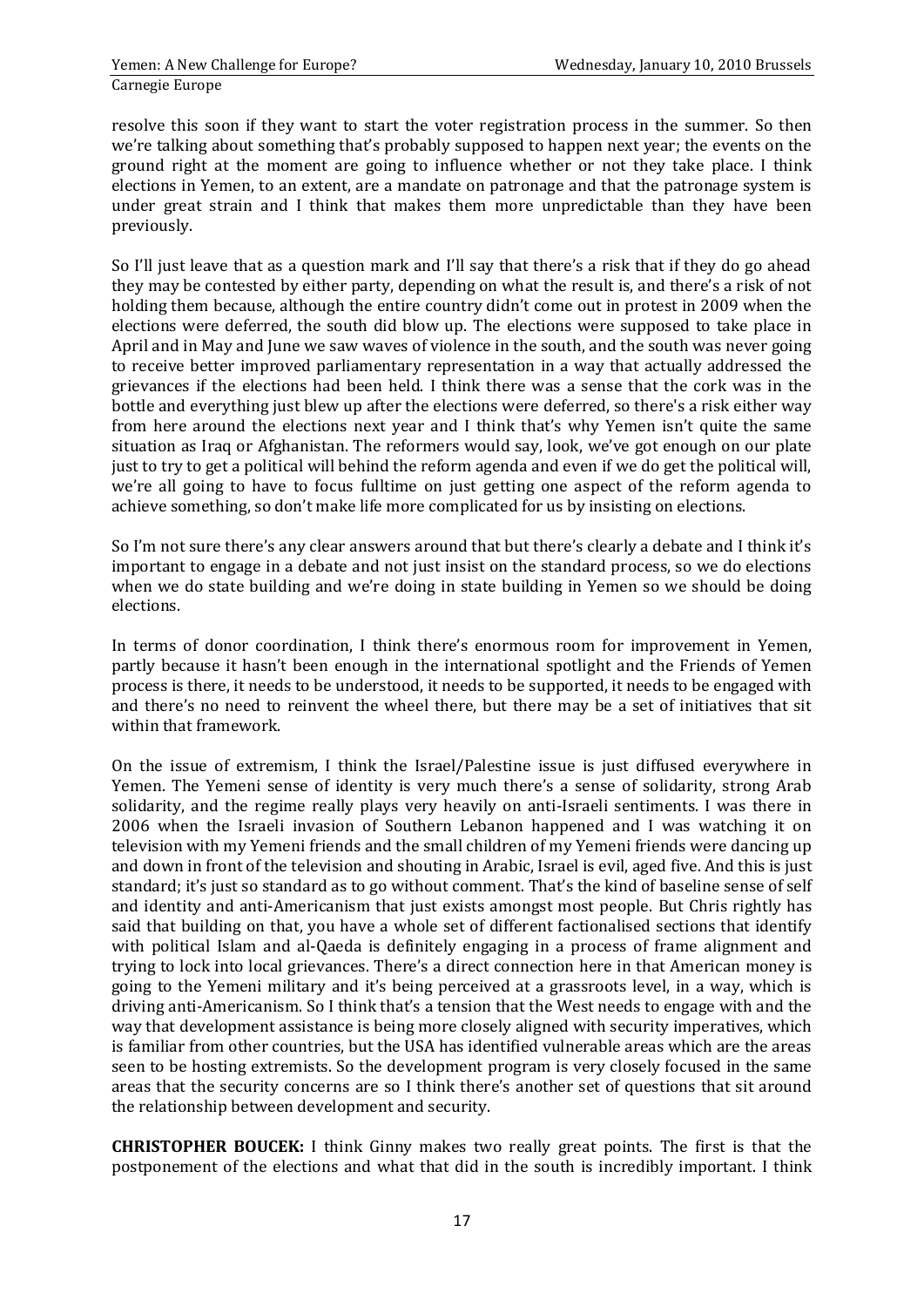that's something we don't often – at least I don't often keep in mind as much. I think on the issue of Israel and Palestine, listening to you talk made me think about when I was in Yemen during last year's war in Gaza. It was amazing how much leeway the government left for people to go out and protest and to be angry and the government uses this as a valve to let off all the other grievances that are going on. This is a very, very accepted way for you to express your incredible anger and your incredible upset about a whole range of other things. You just frame it in a certain issue about what the Israelis are doing in Gaza, what they're doing in South Lebanon.

I think one of the things that really struck me this last time in Yemen was that a Nigerian goes to Yemen and then leaves and then goes to Amsterdam and tries to blow up an American airliner and the Americans put a lot of pressure on the Yemenis then to crack down on al-Qaeda, so they do. I think there's a perception then that after this happens, then the American put Yemen and a bunch of other countries and this list of visa restrictions, so I think the general public are left with this idea that our government is doing something at the behest of the Americans to crack down on terrorism and we all pay the price for it. Why do we benefit from this? I think this is a huge public problem; I don't think anybody in Washington has really thought through what that's going to mean for the next 18 months.

**LIZZA BOMASSI**: Thank you. Are there any other questions from the floor? Yes, Wolfgang?

**WOLFGANG RUDISCHHAUSER:** Wolfgang Rudischhauser, German Permanent Representation. You know, we share the analyses and the solutions explained by all three speakers on the election and the EU is really working on that track since more than a year, and we naturally contribute to that. Our minister was there immediately after New Year to talk to President Saleh. We then had the London Conference where we tried to get this buy-in by the GCC countries and we all agreed that it's key to get a regional buy-in. The question is, how do you get really from pledges to implementation, and we had the Riyadh Conference only last week where we had all the people together, where we had good and strong commitment from Saudi Arabia, but the other ones still are the problem.

There is a lot of talk but not enough implementation, and the question is how can we move from the pledges to the implementation phase, in particular with the GCC. I can fully support Japan on the question of donor coordination. This is really key and we have to try to find a solution. We hope that this comes through the Friends of Yemen process but, again, donor coordination needs buy-in by all those who are involved and, in particular, the GCC. Again, the question, to those who know the region better than I do, how can we get the other GCC partners to act? Saudi Arabia was involved through the Saada conflict and is very much engaged now, but how do we really get the others? What can we do as an EU to get the others? Thank you.

**LIZZA BOMASSI**: If I could also ask you to use the time to make your concluding remarks, as we're wrapping up. So I'll give the floor first to Ginny and then Gilles and Chris will finish after you.

**GINNY HILL:** Quickly coming back on the point around the GCC, I think you're right to raise this question and I think again, if you cast this in the timeframe problem, you're looking at history, you're looking at a set of very complex histories. You're looking at states that don't make foreign policy in the way that Western governments make foreign policy and haven't gone through the process of OECD aid effectiveness guidelines. How quickly can you build that capacity and create that political will in the individual Member States of the GCC? That's a question I'm perfectly happy to ask. I don't have an answer myself. I'd say to add, and I think this is an important point for Yemen's future, aid is just the tip of the iceberg in terms of the relationship between the GCC states, in particular Saudi and Yemen, and that there are extensive transnational patronage networks which are a political reality. We can't see them, they're not transparent, they're not